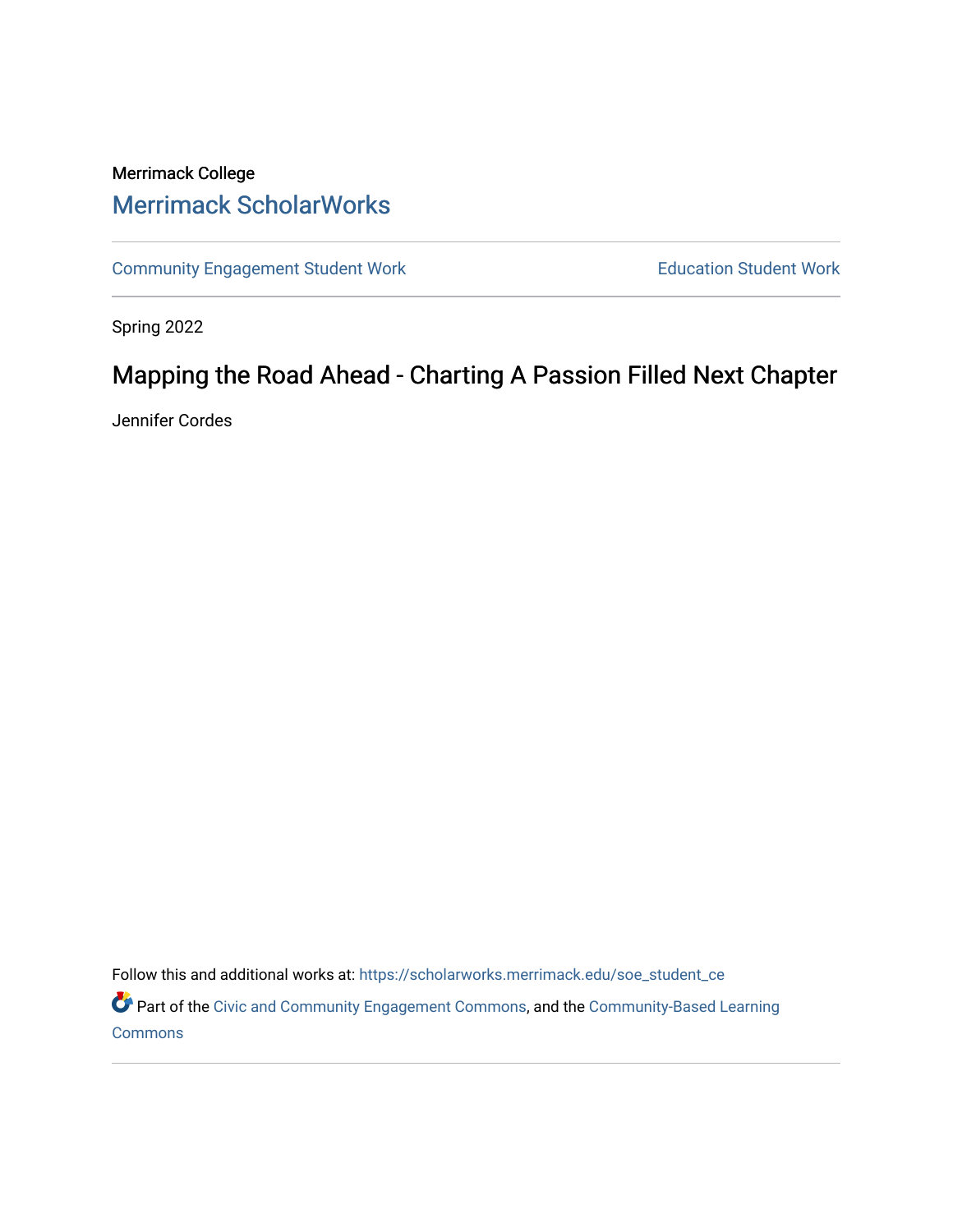## **Mapping the Road Ahead - Charting A Passion Filled Next Chapter**

Jennifer Cordes

Winston School of Education and Social Policy, Merrimack College

2022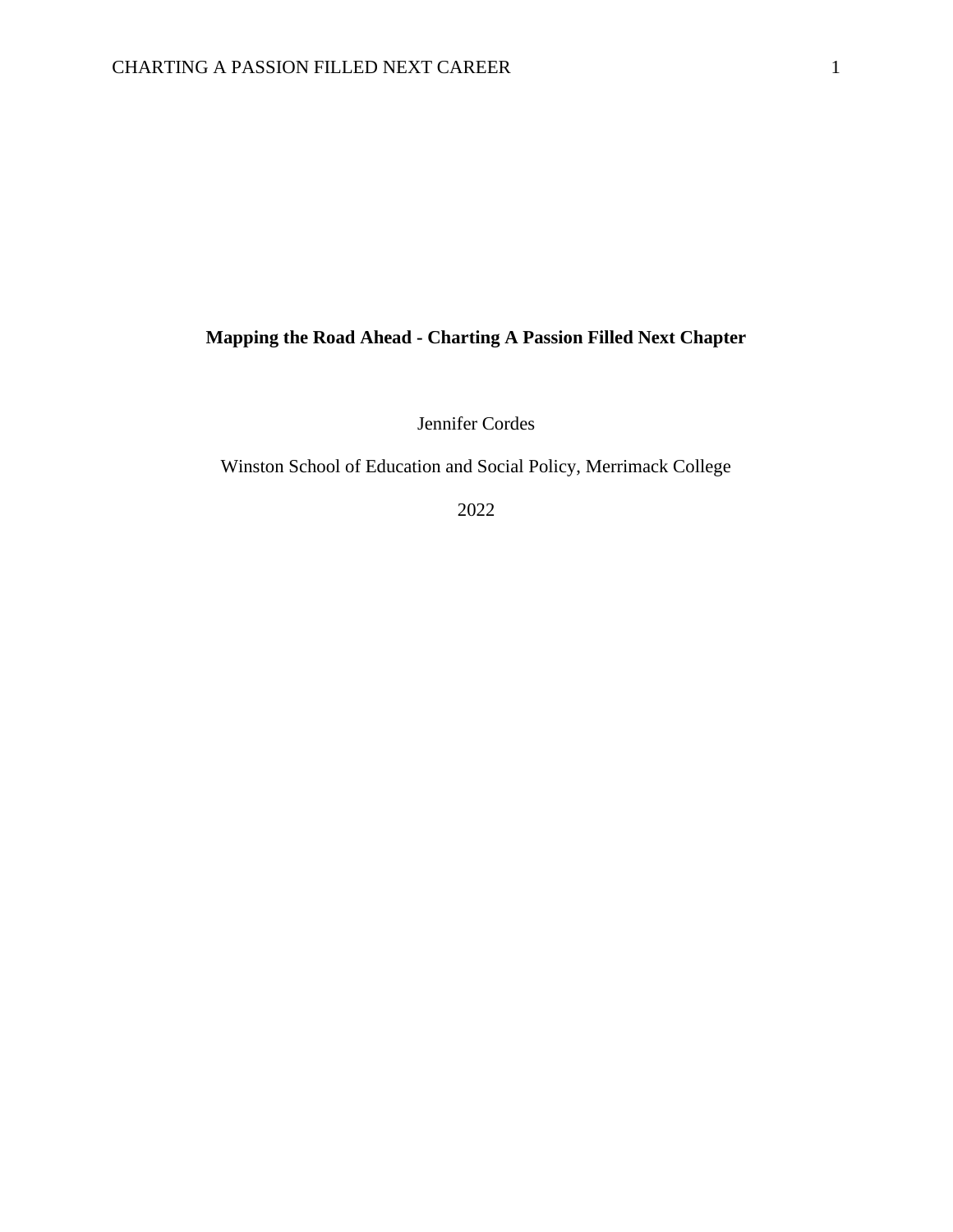## MERRIMACK COLLEGE

## CAPSTONE PAPER SIGNATURE PAGE

## CAPSTONE SUBMITTED IN PARTIAL FULFILLMENT OF THE REQUIREMENTS FOR THE DEGREE

## MASTER OF EDUCATION

#### IN

#### COMMUNITY ENGAGEMENT

CAPSTONE TITLE: Mapping the Road Ahead - Charting A Passion Filled Next Chapter

AUTHOR: Jennifer Cordes

THE CAPSTONE PAPER HAS BEEN ACCEPTED BY THE COMMUNITY ENGAGEMENT PROGRAM IN PARTIAL FULFILLMENT OF THE REQUIREMENTS FOR THE DEGREE OF MASTER OF EDUCATION IN COMMUNITY ENGAGEMENT.

DIRECTOR, COMMUNITY ENGAGEMENT

Audrey Falk, Ed.D.  $(111d)$   $121f$   $13, 2022$ SIGNATURE / DATE

INSTRUCTOR, CAPSTONE **COURSE** 

Melissa Nemon, Ph.D.  $Mel_{\mathcal{U}\mathcal{U}}$   $Mel_{\mathcal{U}}$   $Mel_{\mathcal{U}}$   $M$   $M$ SIGNATURE DATE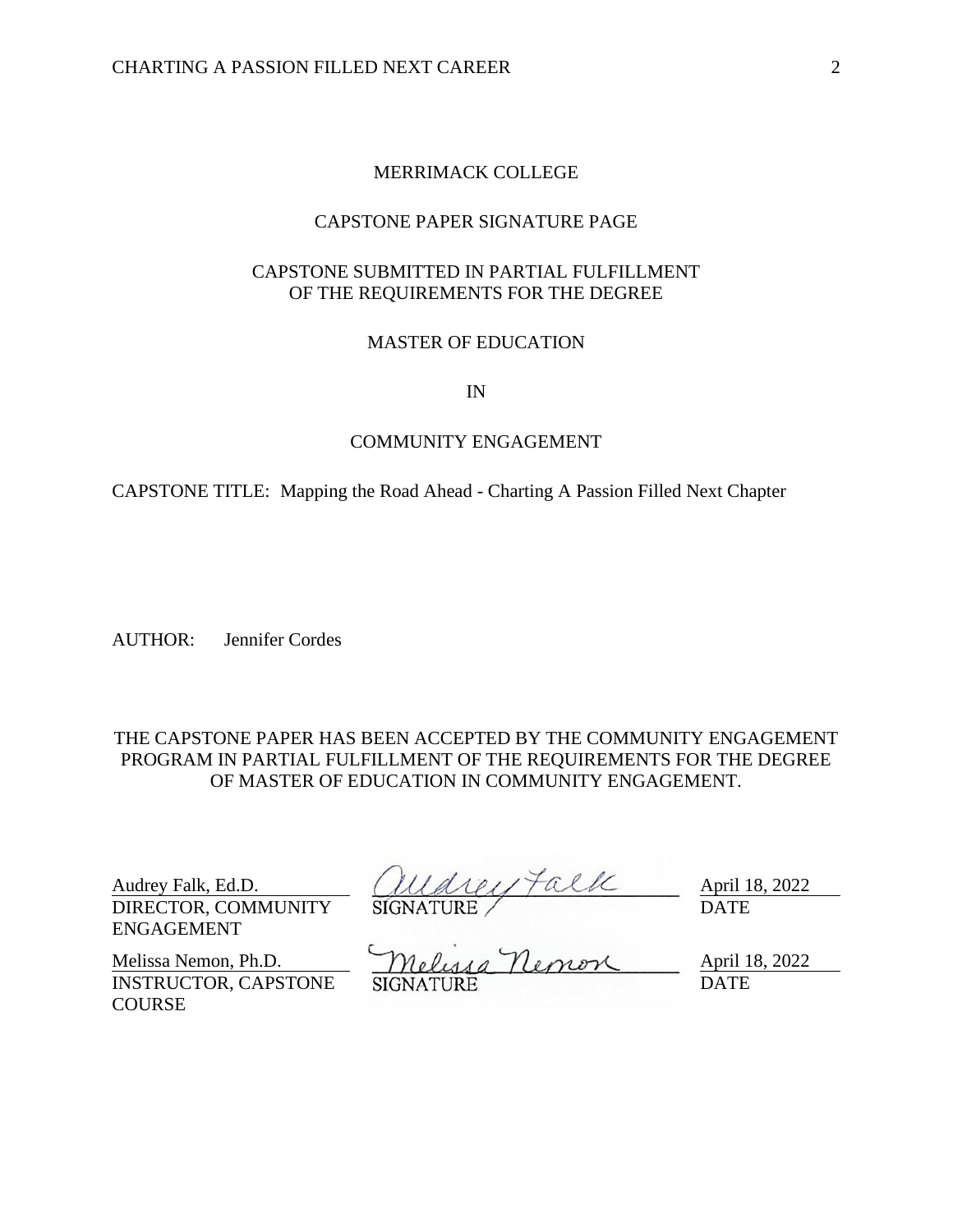#### **Acknowledgements**

<span id="page-3-0"></span>Thank you to Dr. Melissa Nemon for her advice, support, and encouragement. Her patience, sense of humor and guidance were invaluable in this process. Thank you to Dr. Audrey Falk and my advisor Dr. Jolan Rivera for helping me chart my course at Merrimack. Professor Gerardo Zayas and Sarah Mackler's insights and assistance were instrumental in shaping my capstone project. Thank you to my husband, Mark, and daughters, Ellie and Brooke, for loving me and supporting my "later in life" educational pursuits. I'm blessed with numerous friends who've supported me with enthusiasm and love. I'm thankful to the human resource experts that participated in my capstone project and generously offered their time and advice. Finally, I'm thankful for the Merrimack community. My classmates and professors shared their knowledge and perspective igniting in me a desire for continued learning and social justice work in my community.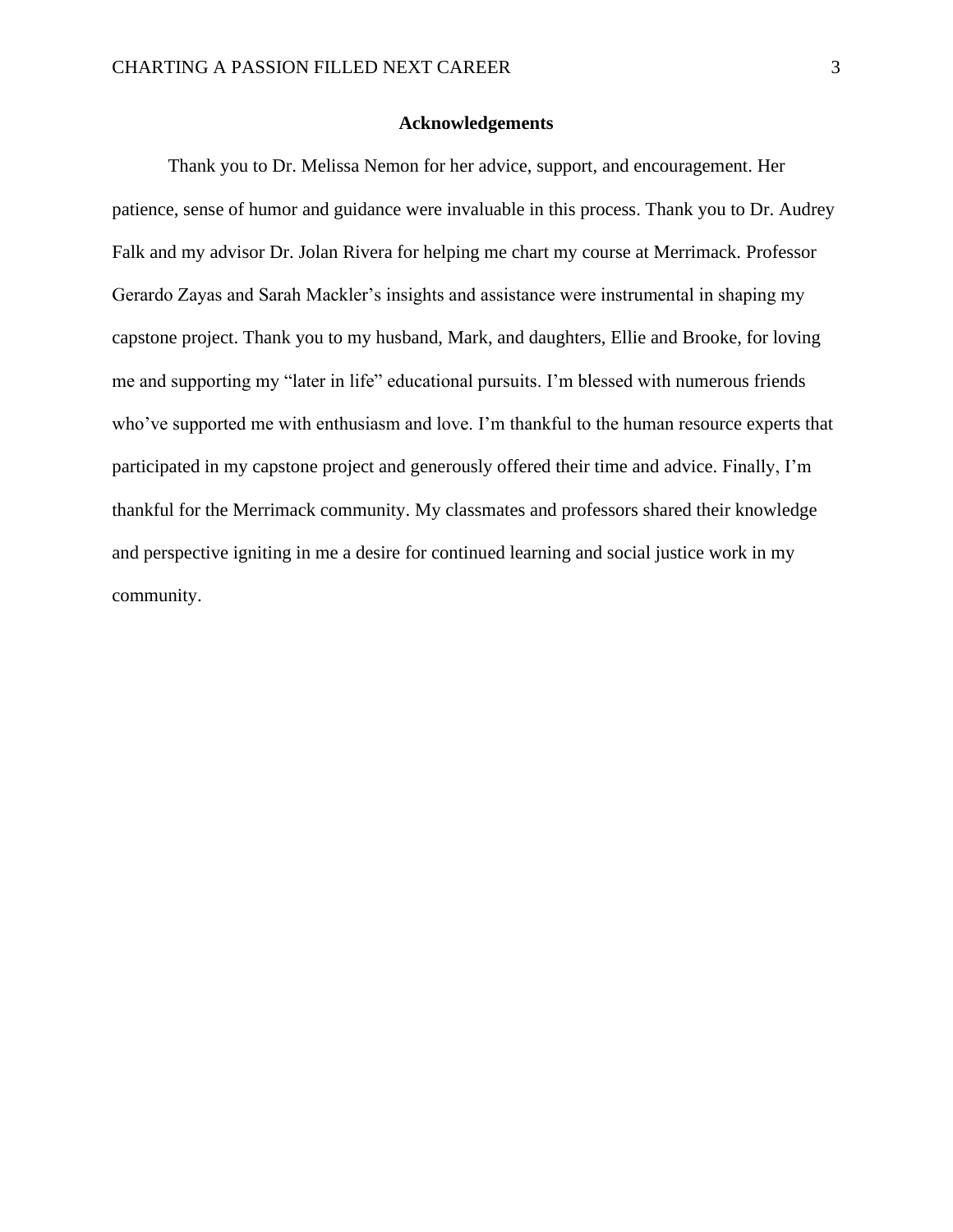#### **Abstract**

<span id="page-4-0"></span>Mature adults are reimagining retirement, seeking encore careers filled with passion and mission. Simultaneously, nonprofits are struggling to attract and retain talent while battling large scale social issues. Our country faces a social justice opportunity to make positive change in our communities by guiding encore career individuals into the social sector. This capstone project creates a toolkit filled with skills and assessments to uncover transferable skills individuals can utilize in their next career. The toolkit was created on a Google Me platform and reviewed by five human resource professionals to assess its utility when mapping an individual's next chapter. The interviewees gave feedback that was categorized into positive comments, concerns, opportunities for enhancement and avenues for implementation. This feedback led to ideas for maximizing the toolkit utility for mature talent. This project highlights the social justice issues of talent deficiency in the social sector and how these encore career individuals may provide an answer to this talent gap. Further studies should take this toolkit into the community to garner insights from those it's designed to help. Further study must also look at how to educate human resource professionals to unlock skills and gifts from this untapped encore career talent pool.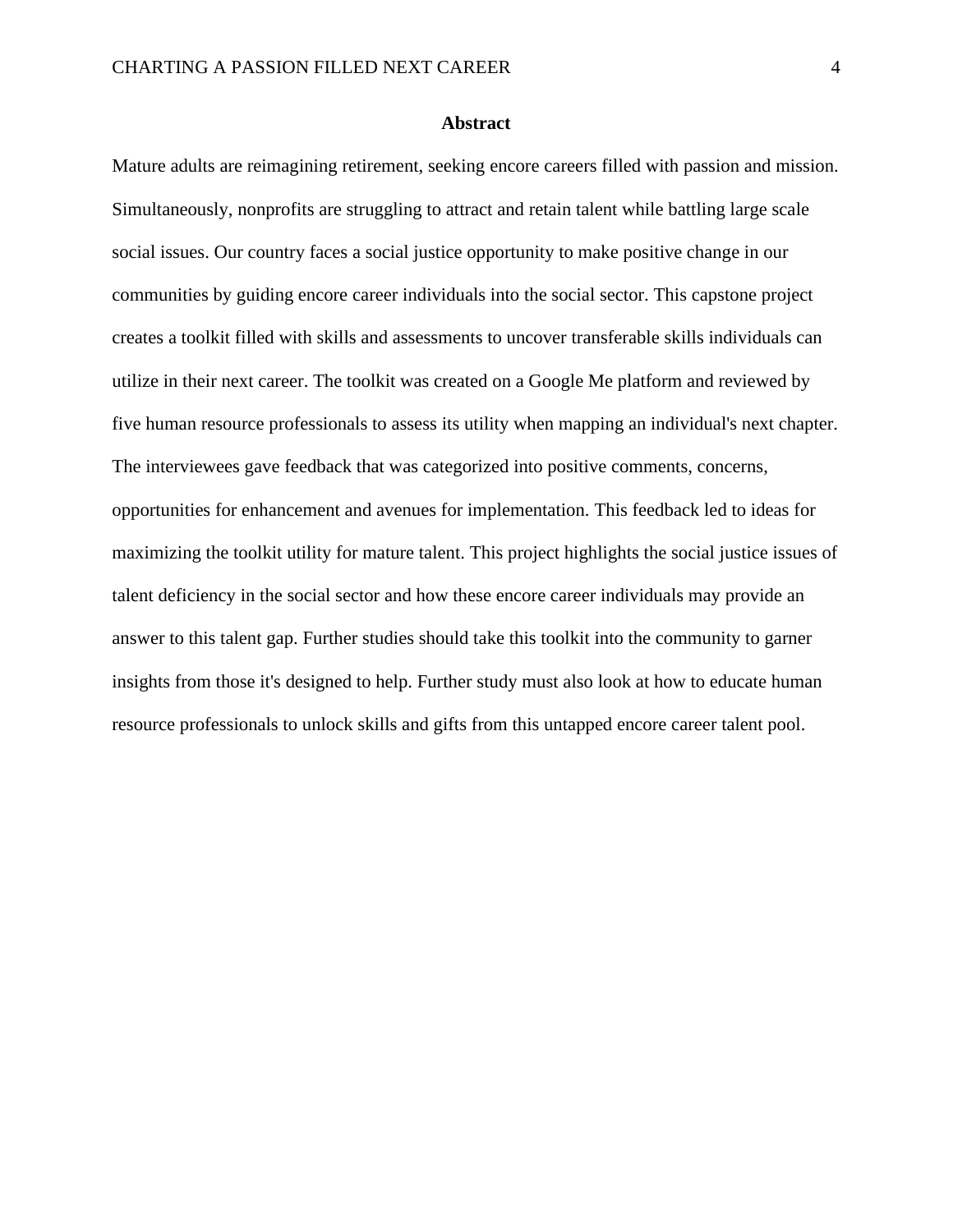## **Table of Contents**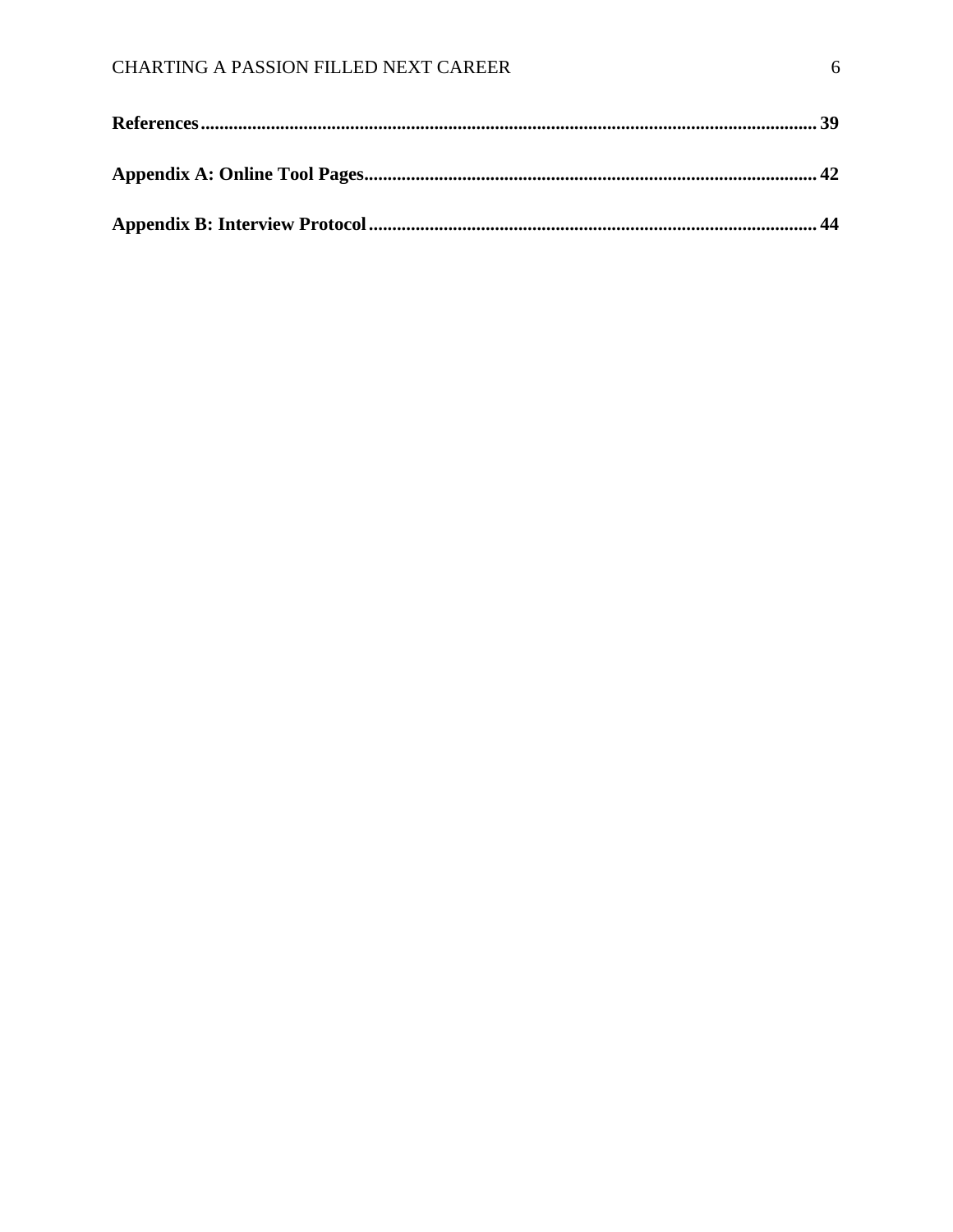### **Mapping the Road Ahead - Charting A Passion Filled Next Chapter**

Nonprofits working to tackle large scale social issues may benefit from adults entering second careers. Life expectancy is increasing and the historical view of retirement as a finish line to the golden years is being reimagined. Today men and women are finding that this time in life, age 40s through 70s, provides an opportunity to shift to a new career that capitalizes on their unique gifts and talents to help solve social issues. Their retirement has opened up an opportunity to travel down a new road filled with mission and purpose which may result in meaningful contributions to nonprofits tackling large scale social issues.

Between 5.3 million and 8.4 million Americans ages 44 to 70 have already launched "encore careers," positions that combine income with personal meaning and social good, according to a 2008 survey commissioned by the MetLife Foundation and Civic Ventures, a San Francisco-based think tank. "Very few people start a career in retirement purely for the money," says Marc Freedman (Hannon, 2009, p.78). Kerry Hannon is a reporter and author focusing on encore careers who works as an AARP Jobs Expert. Her work and area of focus exemplifies this growing population and their desire to plan and begin to chart their course for the next chapter.

The second aspect of this opportunity involves the nonprofits themselves. There is an opportunity to identify nonprofits that are struggling to retain and recruit talented workers and link them with a talent pool that is educated and capable to enter this second career and make an immediate impact. The intersection of a talented workforce connecting with the demands of social issues through the nonprofits working to solve them may be a win-win-win for the individual, the nonprofit and society.

"The idea of an encore career dates to 1997, when a San Francisco-based nonprofit called Civic Ventures (since renamed Encore.org) introduced the notion. The 2014 Civic Ventures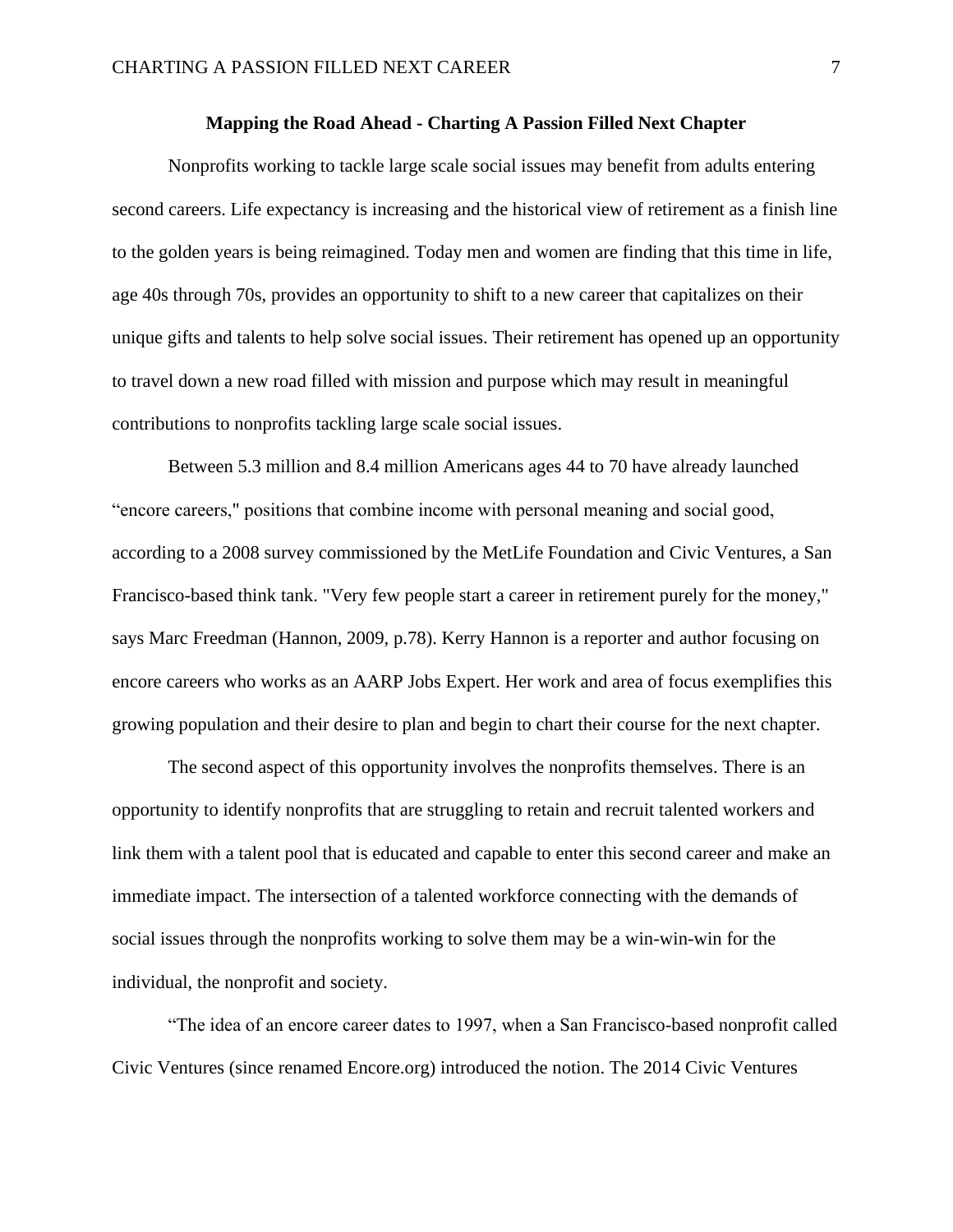Encore Career Study found that among respondents interested in an encore career, most wanted to find a new type of role instead of continuing in their current one. Those interested in encore careers also wanted to ideally work 11 to 30 hours a week; few (5 percent) wanted to stick with a traditional 40-hour-a-week schedule" (Abrahms, 2016, para. 3). These mature and skilled workers are now making decisions for their next chapter largely based on passion for causes, schedule flexibility and a desire to realize change for their lives and those in their community. This is an opportunity for nonprofits to attract and retain talent with less of a concern for career development.

Pallotta (2013) and Stahl (2013) both outline that we as a society are skewed in our view of talent and the workforce we employ to tackle social issues of huge scale in the nonprofit world. There is a misguided view that social issues must be tackled with minimal investment in pay or development for those seeking to work in the industry. Stahl conducted a meta-analysis that highlights the current state of investment in recruitment and training to be less than 2%. The Talent Philanthropy Framework is an intentional philanthropic investment in grantee and nonprofit talent in order to increase performance and impact. Approaching the nonprofit arena through this lens takes into account the generational and demographic change, a bottleneck in nonprofit careers, the war for talent, and the increasing rate at which talent moves in the nonprofit labor market (Stahl, 2013). This pool of people may be able to address issues like the long-term divestment in nonprofit talent and chronically broken talent-support systems which ultimately have a negative impact on the success of the organization to make a long-range impact on the social issues they seek to support. Pallotta (2013) outlines in his TED Talk that how we think about nonprofits is upside down - wanting to seek major changes on a shoestring budget. This lack of investment in people ultimately reduces a nonprofit organization's ability to enact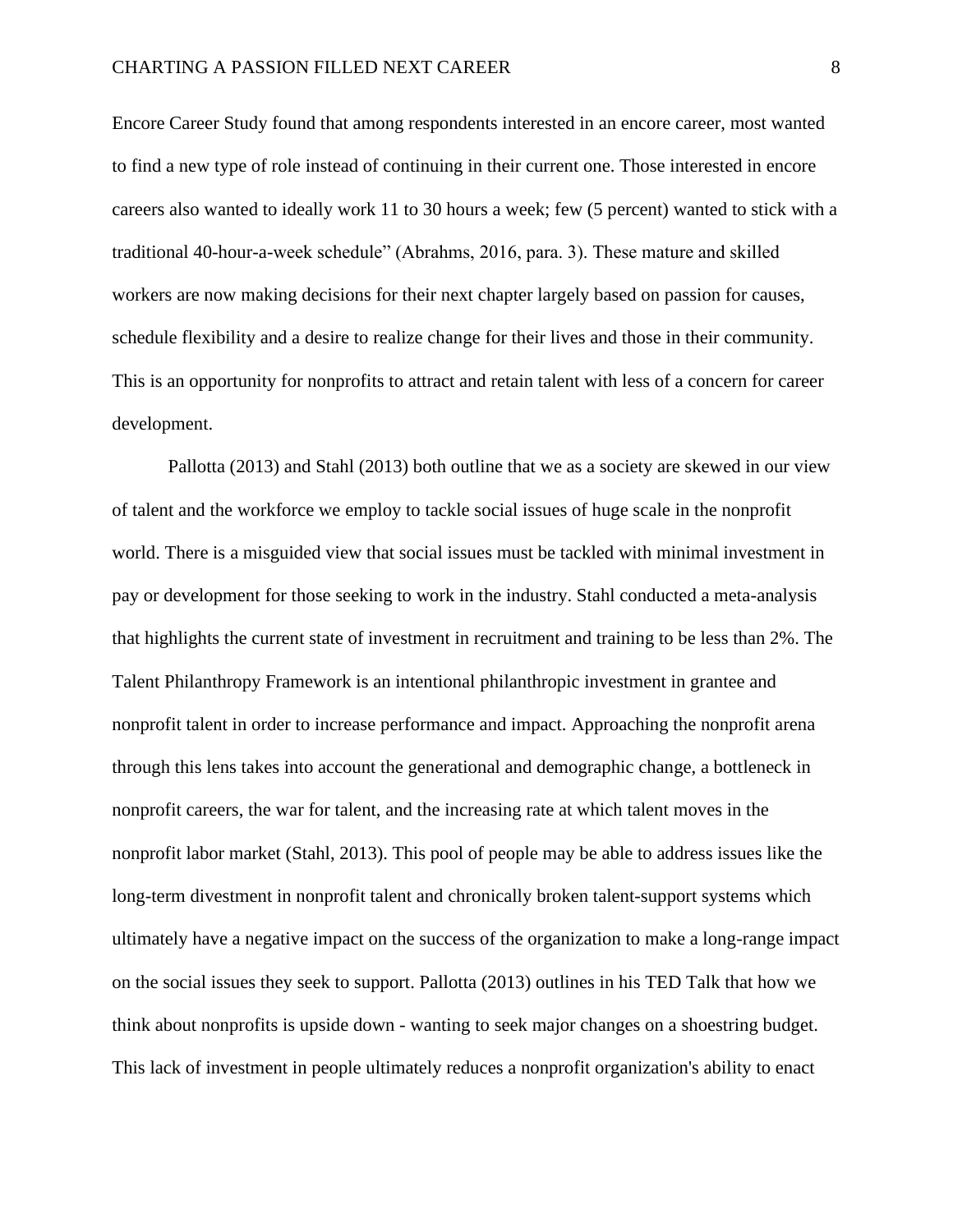### CHARTING A PASSION FILLED NEXT CAREER 9

real social change (Pallotta, 2013). The mature talent pool mapping a new career comes to these nonprofits with an arsenal of skill and talent that they are ready to put to work. The nonprofits may mitigate their budget and recruitment issues by tapping into this workforce of skilled, passionate people looking to make a difference in social issues they care about.

The challenge is how to align the mature talent pool with the nonprofits? People moving to a next career are often reluctant to take the next step as they are unsure of how their skills and talents translate to answering needs in the community. Thus, the purpose of this project will be to create a toolkit that human resource professionals can utilize to help people embarking on an encore career. The toolkit will contain three segments that help the individual assess their current location with respect to their skills and talents, chart their destination by pinpointing their passions and mission for work and finally create a road map outlining how to communicate those skills to potential employers. The Talent Philanthropy Framework is a lens that will be utilized to capitalize on the intersection of the nonprofit needs with a unique pool of capable and talented people.

#### **Literature Review**

<span id="page-9-0"></span>The life expectancy of Americans has increased. This is impacting healthcare systems, social systems, housing systems, and employment systems. Waggenspack (2020) highlights in his TED Talk that people are living longer, there are often 30 years of time to be filled and not all people want to depart, remove and withdraw which was the original definition surrounding retirement. Kerry Hannon is a reporter and author focusing on encore careers who works as an AARP Jobs Expert and she highlights in an article for Women's Prime website (2016):

Nearly three of every five working retirees see retirement as a chance to shift gears into a different line of work, according to a 2014 study by Merrill Lynch. Thirty-seven percent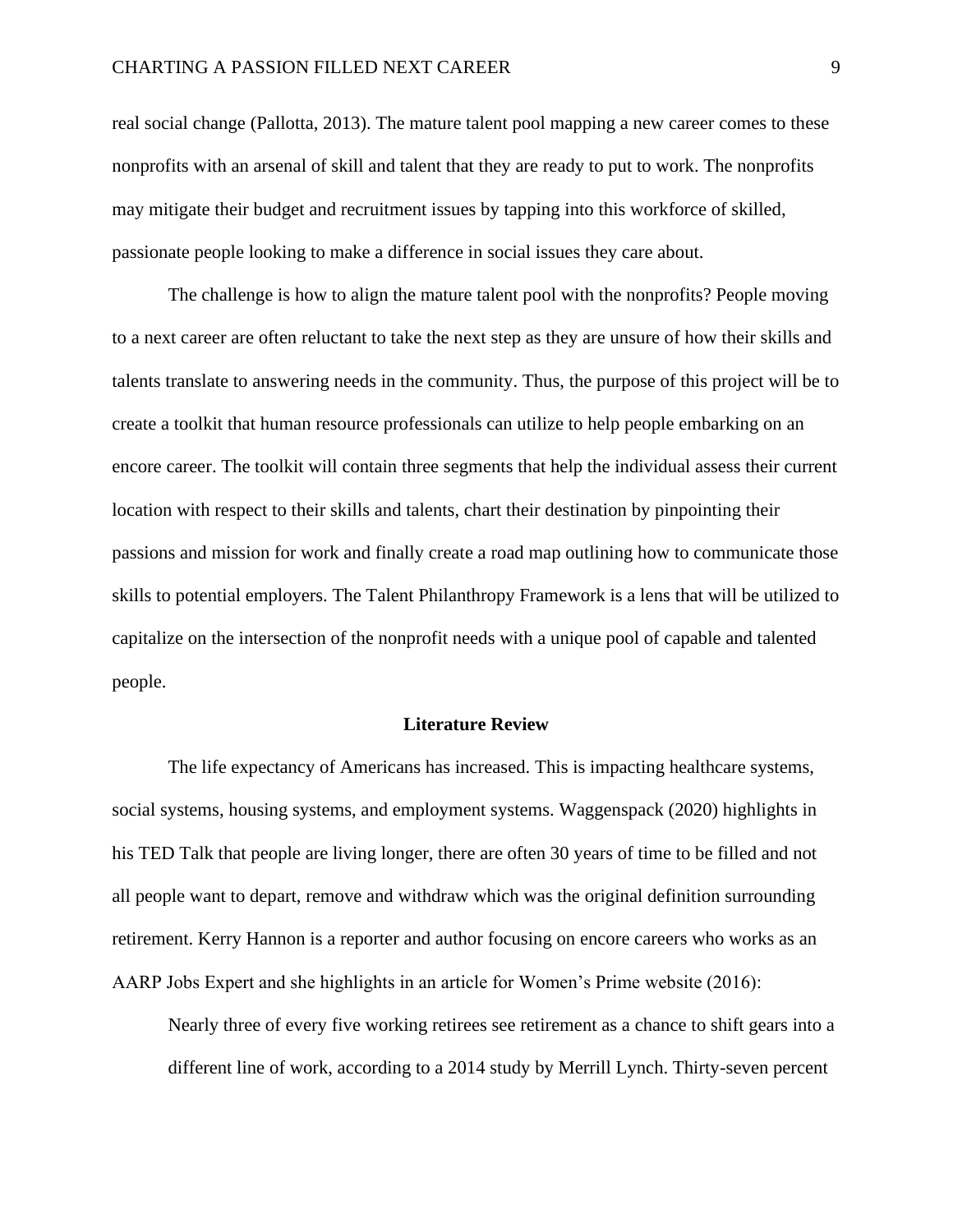of those surveyed take steps toward that goal in the five years before retirement. That figure, the study notes, rises to 54% when retirement is only two years away. This reengagement, or second career, usually occurs after a brief hiatus immediately postretirement but, once started, lasts about nine years (Prime Women, 2016, para.1).

There is an opportunity to capitalize on this population of skilled, mature adults who are looking for encore careers in the social sector.

When exploring employment data, there is often a focus on the new entrants to the labor force, those aged 16 to 24; and those who are retiring from the workforce, those aged 65 and older. Yet, very little focus is placed on the piece of the workforce that experiences the most transition – the midlife workforce, those aged 45 to 60 who may have already had 20 years in a career and are looking to transition into new or different careers rather than retirement.

Gullette highlights how getting rid of midlife workers is a trend that has been worsening for 30 years (Gullette, 2018). This trend of depleting the workforce of the mature population leaves older workers looking at a large expanse of time with trepidation and uncertainty. The question of "what is next" resonates with many in the 50 to75 year old age group. The antiquated idea of retirement being a departure from the workforce in order to rest and relax is being reimagined. Abraham's (2016) highlights in her AARP article the following:

For many Americans, retirement barely exists anymore. Instead of leaving work behind after age 65, they're diving back in, often trying out a new career or volunteer opportunities. These encore careers can include full-time work in the nonprofit sector, part-time schedules in a new field or even starting a business (para. 1).

Reeb's (2015) TED Talk highlighted that the second half of life should be lived with intentionality and purpose. The more common verbs associated with retirement are to withdraw,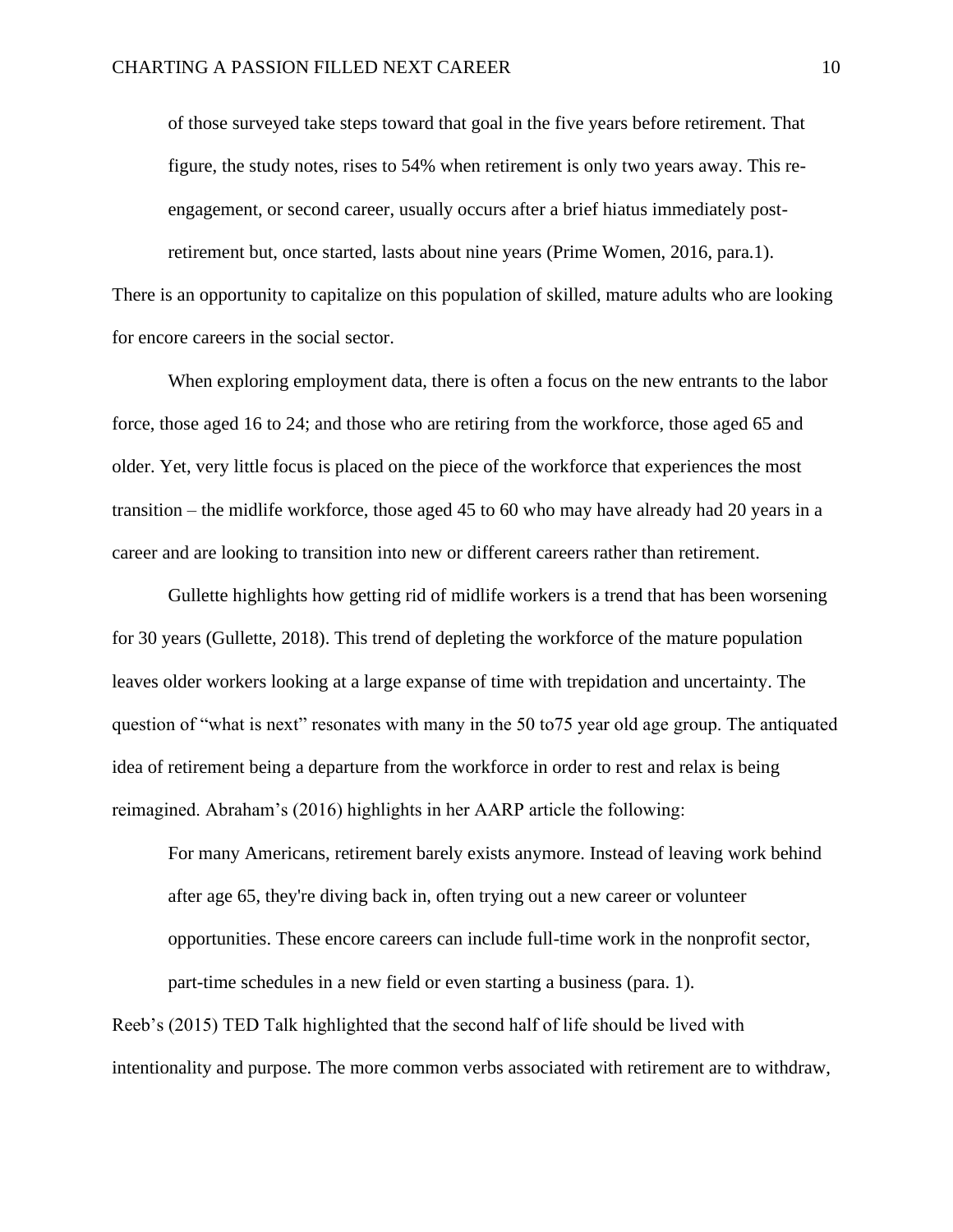depart or remove. Reeb challenges us as a society to not squander this talent but lean into it by reimagining retirement. He calls on the mature population to be clear with goals and purpose, call on their strengths, break free of obligations and barriers to follow passions and get going with a plan and purpose (Reeb, 2015). It is exciting to take this time as not just an ending but a bridge to a new chapter in life that is filled with purpose, passion and intention by reimagining retirement and purposefully planning for it.

Leider and Webber's book, Life Reimagined (2013), outlines how at any point in life embracing the three Cs: Courage, Curiosity and Change, opens up opportunities to embrace gifts and skills by putting them to use in life for the next chapter. Standing at the intersection of what was, be it a successful career or raising children, and what is next provides an opportunity to chart a course for change. This mapping for change, from typical retirement to one reimagined, requires the travelers on this road have a map to help them chart their course. Taking an introspective analysis as well as being armed with a forward-thinking plan ensures the mature population can proceed intentionally to fight and work for causes they feel passionate about and enact social change in their lives and the lives of the community at large.

#### *Mapping the Next Chapter*

Waggenspack (2020) talked about the word the Japanese use to describe retirement, ikigai, which translates as "the reason you wake up in the morning." Finding that deeper meaning and connecting it with needs in the community may help identify the road to travel when mapping a future plan. Dendinger and Adams' (2005) quantitative study highlights that as the Baby Boomers approach retirement age, many intend on opting for bridge employment rather than withdrawing completely from the workforce. Research on bridge employment is limited and, unfortunately, there are even fewer studies that have adequately addressed the relationship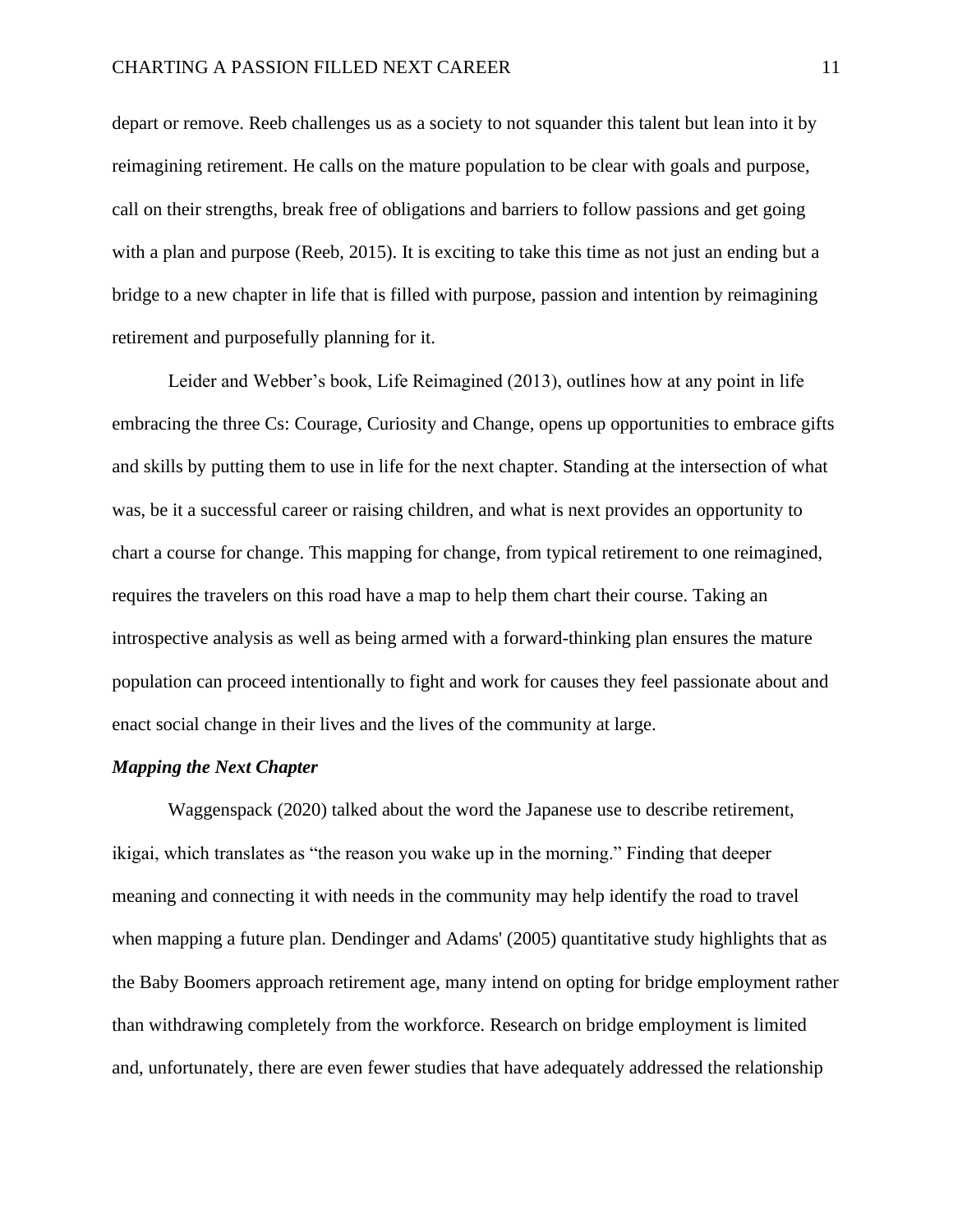between reasons for working and attitudes of bridge employment. Post retirement is individualized but often the next move incorporates pay, passion and purpose. The first element, pay, encompasses those that may need to work or want to so that they can add to their financial surety and security. The second element, passion, ensures that individuals are living life with something important to them and this ties to the third element which is providing a purpose by serving the greater good in community (Waggenspack, 2020). Many are using their retirement years to pursue a purpose, a passion, or a dream. They want to be engaged intellectually, give back, and find meaning in their own lives in a way they couldn't during their full-time career days.

## *Factors and Frameworks for Consideration in Mapping*

The social cognitive career theory (SCCT) framework emphasizes the means by which individuals exercise personal agency in the career development process, as well as extra-personal factors that enhance or constrain agency. Lent (2013) outlines the SCCT as a framework that can be extended and used to look at bridge employment for mature adults interested in working in nonprofits. SCCT examines how a person looks at variables that influence their decision making related to career decisions. The 2013 study by Lent et al. took the original framework of SCCT and extended it. Earlier SCCT models focused on career choices but less on the underlying processes for getting to the career through job exploration and career counseling. This new framework can be utilized as a lens for the process of career decision making focusing on the operation of self-efficacy, outcome expectations, goals, supports and barriers. Pinpointing the intersection of where an individual is based on known skill set coupled with what they aspire to do ensure that the road ahead is "mapped" in a way that breeds confidence and surety to take the next steps toward charting a course for change in their lives and the community at large. Based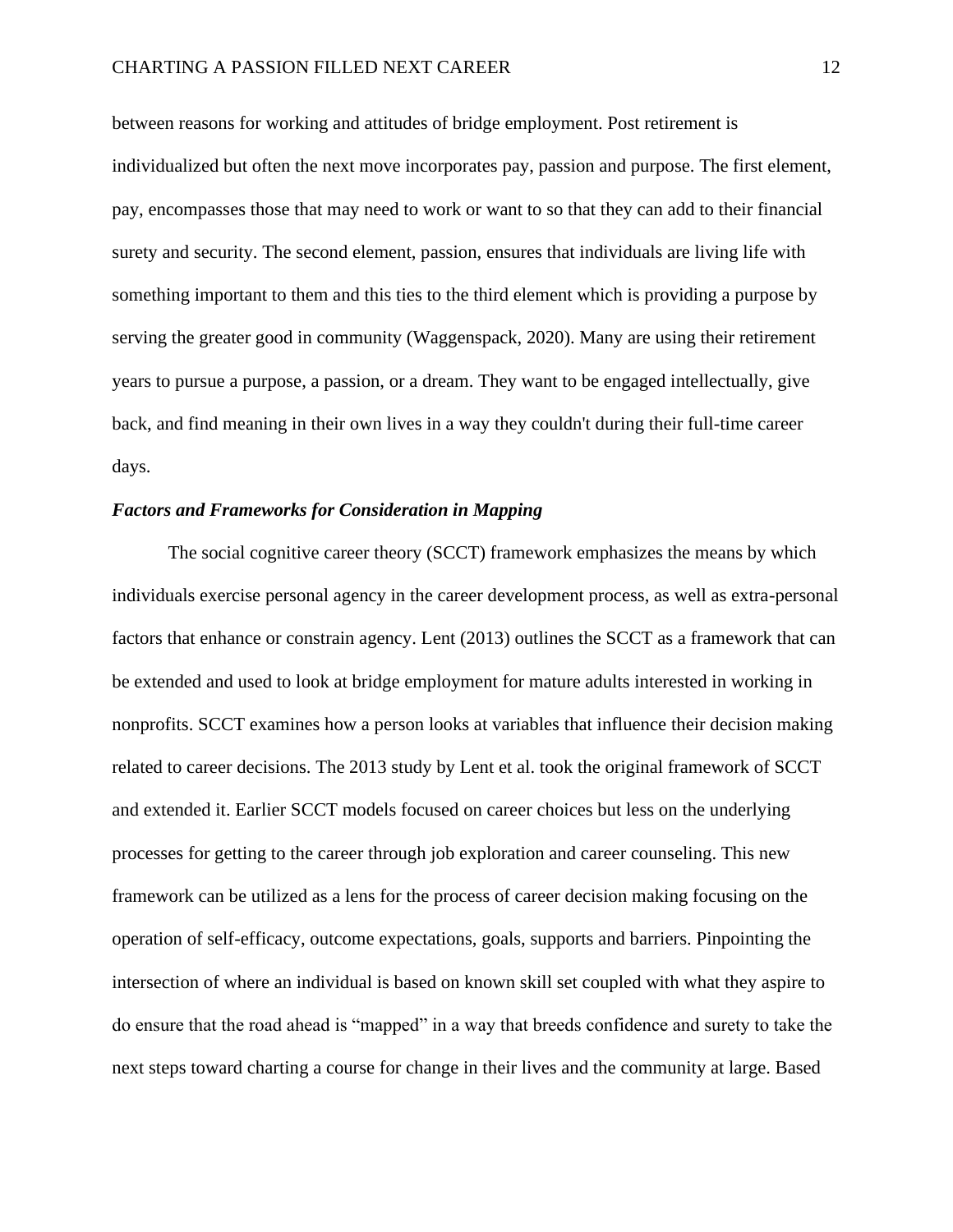on these uncovered variables coupled with a clear concise outline of an individual's unique values and strengths uncovered through their mapping process will embolden the mature population to add value and meaning to their next chapter.

The VIA Character Strengths Assessment is a critical tool in the new chapter to fight for diversity, equity and inclusion. Each individual has a unique set of strengths and skills to leverage when seeking to make change (VIA Institute on Character, 2021). The VIA Character Strengths are rooted in social justice and seek to help others uncover their talents that they must own and use to bring to the world. Ruth Pearce states eloquently, "honoring character strengths is one step towards supporting a more impartial society (justice); putting no one ahead of or behind another (equity); celebrating perspectives (diversity); and fostering a sense of belonging (inclusion)" (Pearce, 2021, para.5). Taking this survey as part of a first step activity in one's toolbox will open the eyes of a mature adult to be introspective as a means to pinpointing the right next move for them and their career.

#### *Nonprofits Talent Challenge and Opportunity*

Nonprofits came into the forefront in the 1980s as a powerful entity to tackle social issues on a large scale. Nonprofits work to overcome social issues like hunger, homelessness and countless injustices that demand their tireless work and efforts. Worth states that, "In 2016, nonprofits employed 12.3 million people, over 10 percent of the private workforce in the United States" (Worth, 2021, p.26). Much of the nonprofit world works by seeking government and foundation backed grants that help subsidize their efforts and work. Unfortunately, the grants and monies secured do not offer the extended timeline to bring an organization and its people up to scale. Time and investment for the future is a luxury not often afforded to the nonprofit world as they instead look for measurable results and quick changes (Worth, 2021). These demands create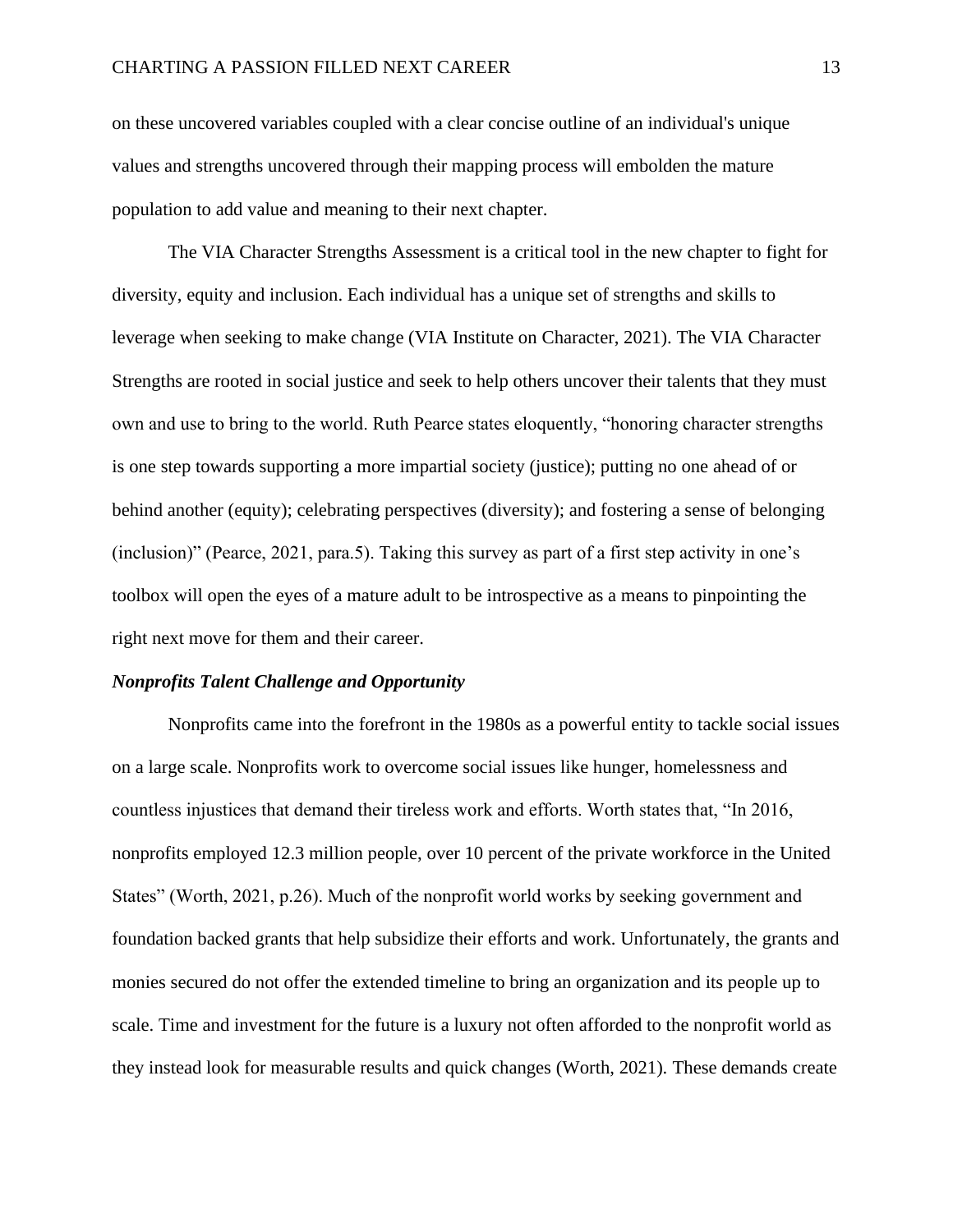a challenge for nonprofits and the people that work within them as doing more with less is the old adage that many organizations abide by when tackling these wide sweeping changes. The Foundation Center's research department found that "during 1992-2011, the annual average total support for nonprofit talent was 1.24 percent of grant dollars" (Stahl, 2013, p.35). We are left to wonder what is lost by the lack of investment in the workforce with an inability to attract and retain the very people who may make a difference in the field. The nonprofits could work around the staffing obstacle of not paying or investing in career development for its employees by leveraging the skills and talents of the mature population to make a more immediate impact on the organization and its outcomes. These mature workers could enter with knowledge - be it a background in law, accounting, management and other varied specialties - that makes them immediately useful as well as provide the steady hand and mentorship missing in the nonprofit work environment.

Working for nonprofits battling social causes may take various forms from work on boards, to leveraging business acumen in the organization, or boots on the ground in the community being served. Work may be paid or volunteer. Manetti (2015) conducted a study to look at the measurement and representation of volunteer work as an input and output of an organization's activities and impact. He shares that a volunteer's feelings of adding value and being valued at an organization had a direct correlation to their longevity and commitment to the job. Clearly there are no widely accepted guidelines and procedures for considering volunteer value and cost to nonprofit organizations but finding a mature workforce at a high readiness level to be present and add value appears to be a win-win-win for the individual, the organization, and the communities they serve.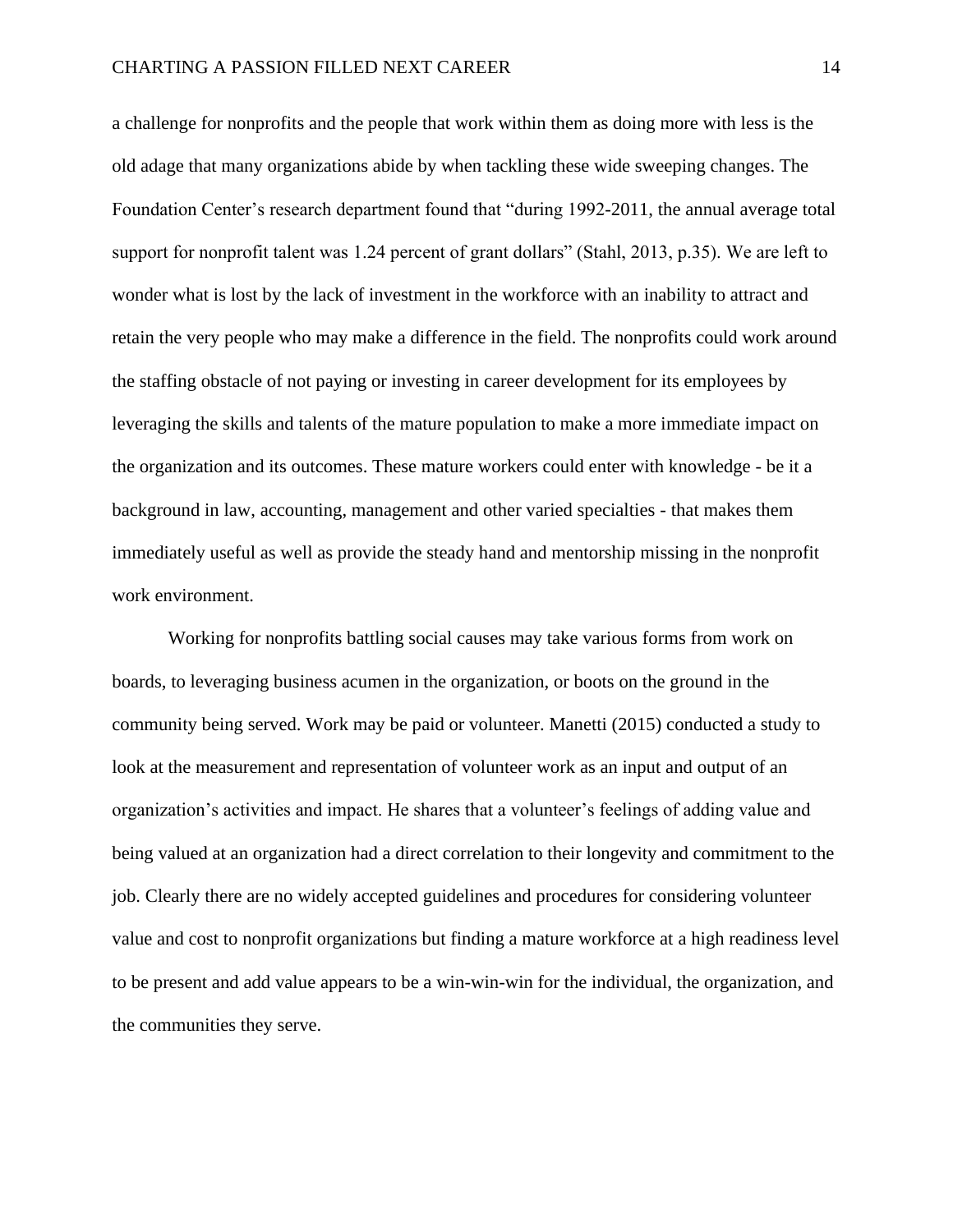Potential for the nonprofit can be realized by infusing talent and expertise from the mature workforce that encompass a broad range of skill sets combined with a passion and motivation to engage in meaningful work. Finding and maintaining talent is a challenge that nonprofits face as they are often unable to pay high wages and provide career development and mobility due to grant and funding demands to maximize results immediately. Pallotta (2015) points out in his TED Talk that to make money you need to spend money in the organization, its workforce, and the cause by planting seed money that may take years to grow. The high-quality expertise of a reimagined workforce of mature, skilled workers could be the answer to this conundrum. These reimagined, mature workers are looking to take on social issues and impact change while bringing their passion and skills to the nonprofits. The issue of training and high paying jobs is not the need or motivation for many in this age bracket and therefore the restrictions faced when seeking top talent by nonprofits could be mitigated by actively seeking out this talent pool. This may be a solution to the talent deficit when battling social issues on a large scale

#### *A New Lens to View the Nonprofit Sector*

Stahl and others are beginning to look at the fact that an investment in talent has a direct correlation to successful outcomes for a nonprofit. Stahl (2013) states that:

People are an important asset driving performance, impact, innovation and sustainability in the social sector. Yet funders generally do not invest heavily in grantee and nonprofit talent. This has yielded chronically weak recruitment, retention, and retirement in the sector, and current trends are ratcheting up the urgency of the situation. Talent philanthropy, intentional philanthropic investment in grantee and nonprofit talent in order to increase performance and impact offers a lens through which funders can address the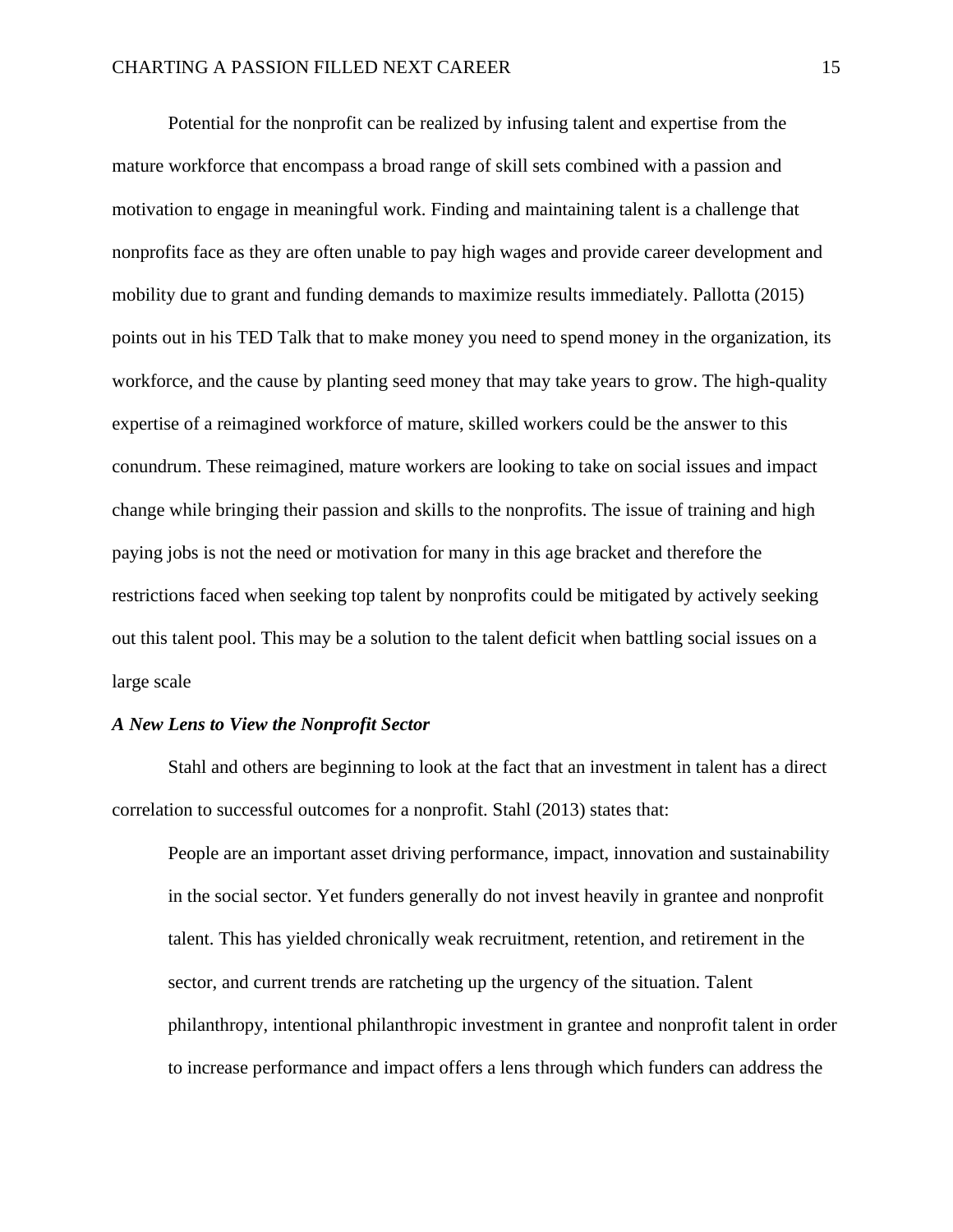nonprofit talent challenge and enhance the performance of their grantees and therefore improve their own performance (p.47).

This new approach is an important step as nonprofits are continuing to raise the consciousness of the world about the talent challenge. This must be approached with the funders but can also be approached directly with the nonprofits themselves and the untapped potential of skilled workers in middle age embarking on second careers.

Approaching the nonprofit arena through the lens of the Talent Philanthropy Framework takes into account the generational and demographic change, a bottleneck in nonprofit careers, the war for talent, and the increasing rate at which talent moves in the nonprofit labor market (Stahl, 2013). The Talent Philanthropy Framework seeks to empower nonprofits to strengthen the talent and resources they possess to impact change in the social sector by influencing how philanthropic dollars are spent. Currently grant and philanthropic dollars are monitored and restricted to be used for specific social issues with very little investment for hiring and maintaining top talent within the nonprofit. The Talent Philanthropy framework is a unique lens to consider when looking at the middle aged second career population. The Talent Philanthropy Framework outlined by Stahl is "an intentional philanthropic investment in grantee and nonprofit talent in order to increase performance and impact" (Stahl, 2013, p.40).

This pool of mature workers whose talents are ripe for the picking, may be the people able to address issues like the long-term divestment in nonprofit talent and chronically broken talent-support systems which ultimately have a negative impact on the success of the organization to make a long-range impact on the social issues many nonprofits seek to support (Stahl, 2013). There are a substantial number of mature adults who could be joining an organization and are not looking for advancement, career development or high paying jobs. Their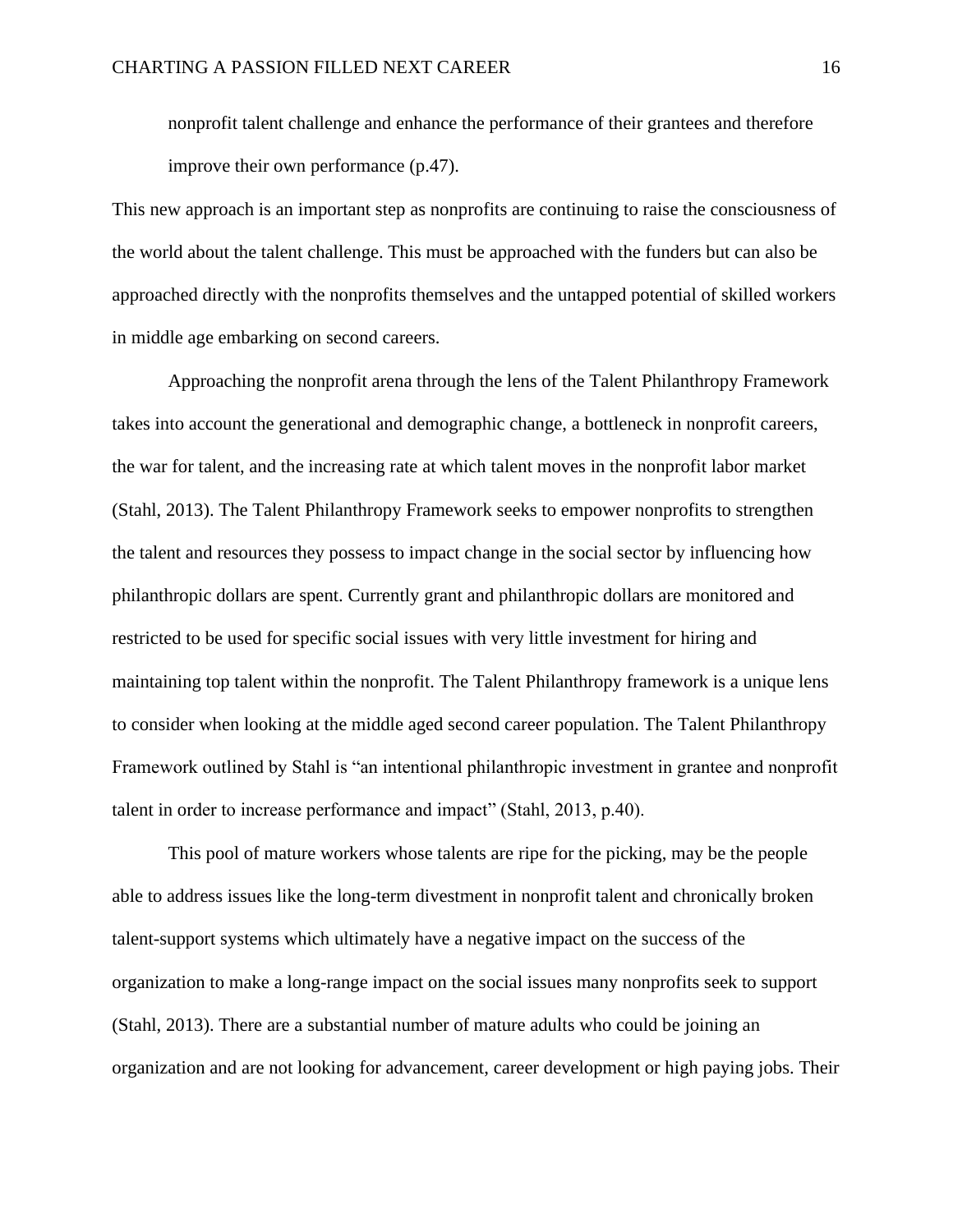encore careers aren't hindered by the lack of training and education opportunities provided by many organizations. The lack of resources to buoy the careers of the workers fighting these social wars on a large scale are a challenge that may be mitigated by a population of talented individuals who have different career needs from an organization. Pay and training for this population may be less important than job flexibility and mentorship opportunities in a workplace that is enacting meaningful change.

#### *Recruitment, Retention and Leadership for Mature Workers*

There has been a lot of talk about boomers retiring from business and forming "encore careers" in nonprofits. Yet, until recently, there was no discussion of how to enable meaningful encore experiences for those departing from nonprofits. This discussion of recruitment, retention, and retirement indicates the weakness of human capital systems across the social sector. While these dilemmas are experienced as personal, they impact the organization as a whole and the people they seek to serve (Kunreuther et al., 2012; Stahl, 2013). The funding challenges and regulation coupled with the people resource challenges provide an opportunity for nonprofits to approach human capital investment in a new way. This structure has been in place for some time and will not change overnight but the influx of this skilled labor pool may augment the organization's needs.

Competition for talent and the speed at which talent moves continue to increase. Organizations have become less committed to their people and jobs have become less stable; younger workers have responded with a diminished commitment to employers. The rise of social entrepreneurship sees more talented leaders launching new efforts rather than contributing to established institutions. As both government and business appeal to those seeking to make a social impact, the war for nonprofit talent creeps across the public, private, and social sectors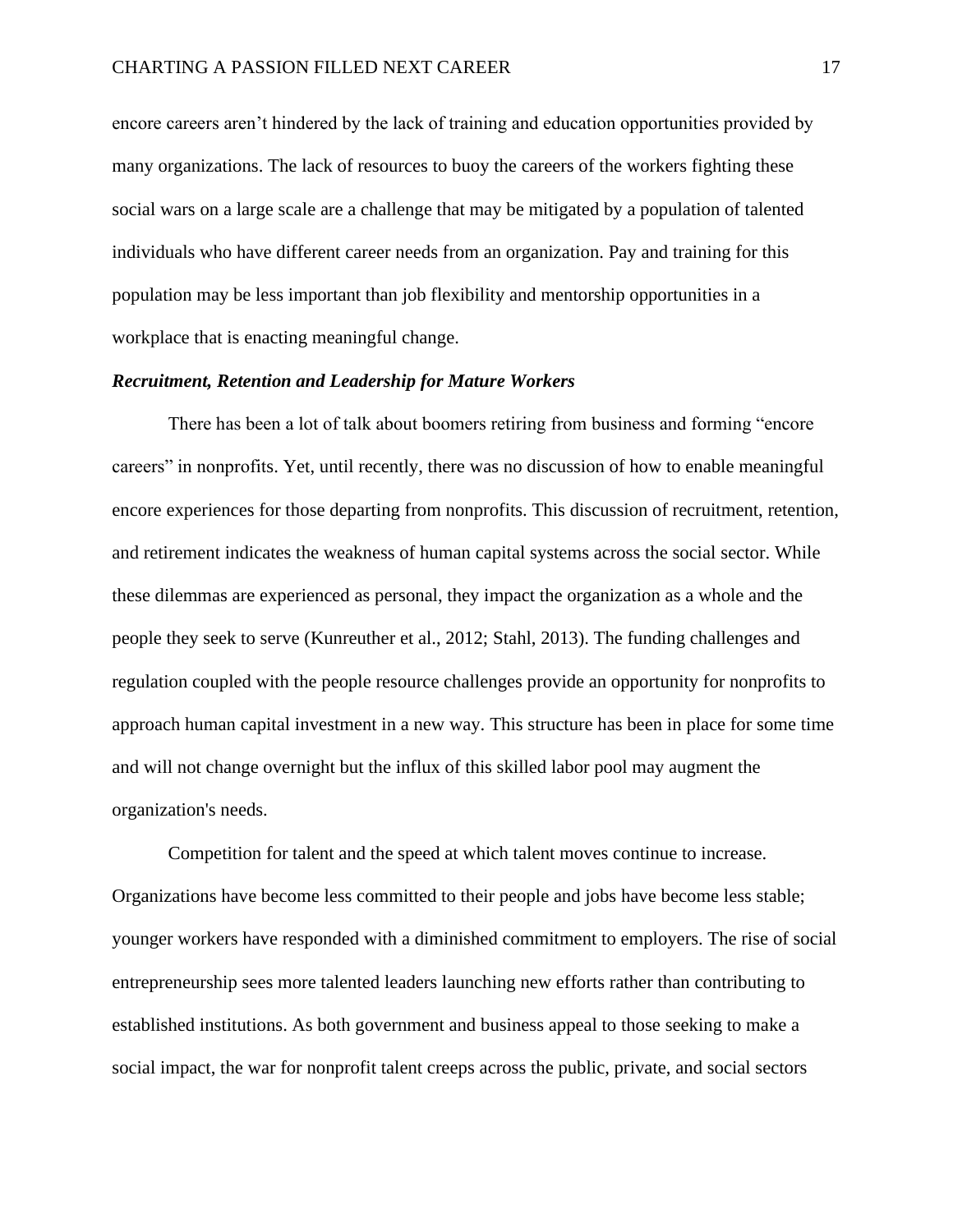(Stahl, 2013). Hannon's (2009) interview with reimagined retirees who are adding value in real time gives us insight into what could be done on a larger scale for the nonprofit sector. Hannon highlights, "There's demand for retirees who want to use their expertise to make a difference.

Nonprofit organizations are likely to confront a "leadership deficit" of more than 600,000 senior managers in the next decade, according to Bridgespan Group, a nonprofit that advises foundations and nonprofits" (Hannon, 2009, p. 79). There may be an opportunity to fill the deficit in talent in the nonprofit world with an able-bodied workforce, the mature talent pool, which is largely ignored. The nonprofits have an opportunity to not just readjust how recruitment and talent is funded but actually readjust how nonprofits employ said talent by targeting these reimagined retirees.

## *A Movement Afoot and Ensuring Success*

Retirement reimagined is happening; the population is aging, and they are planning their next chapter. We have an opportunity to provide a methodical step by step approach or road map for change to this growing group of people. Hannon (2009) states that:

Many of these retirees--if you can call them that--are working as apprentices or volunteers who receive no pay or minimal compensation. According to a poll by Princeton Survey Research Associates, half of Americans ages 50 to 70 want to find work that has a social impact after their primary career ends. Between 5.3 million and 8.4 million Americans ages 44 to 70 have already launched "encore careers," positions that combine income with personal meaning and social good. Hannon interviewed Marc Freedman who is the founder and chief executive of Civic Ventures and author of Encore: Finding Work That Matters in the Second Half of Life who highlights that when talking about reimagined retirees he finds, they're swapping money for meaning. The old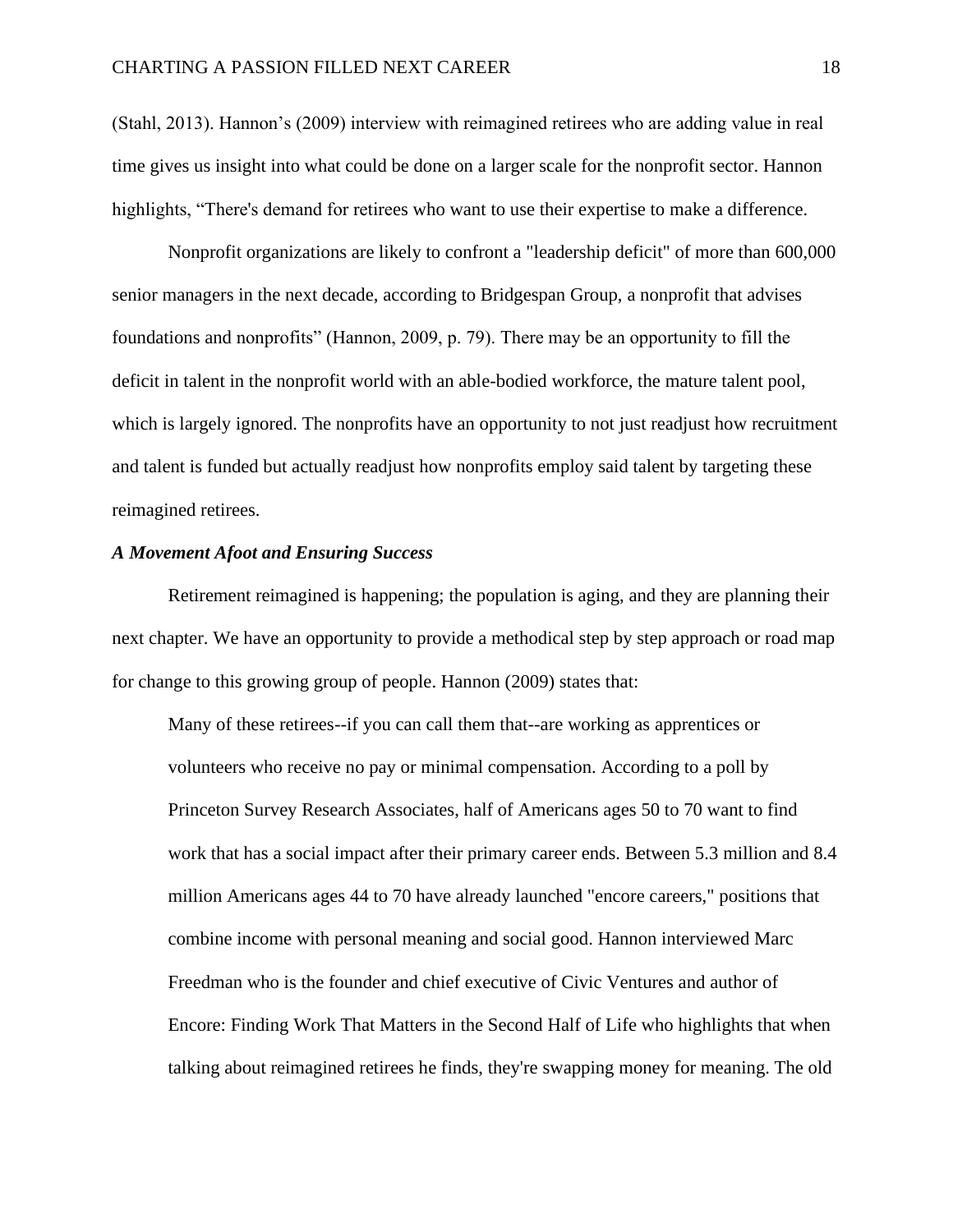retirement dream was freedom from work. The new, purpose-focused dream is the freedom to work (p. 78-79).

The need is there for the individual, the nonprofits and the people they serve in the community to harness the talent out there and provide a well-lit road ahead that outlines how to map for change in your own life while making change in the world.

Understanding the motivations and wants for the mature talent pool will ensure that their career move is a good fit for their wants and needs in a next career. Dendinger and Adam's (2005) study examined the relationships between Mor-Barak's (1995) four reasons for work: social, personal, financial, and generative; and three attitudinal responses to bridge employment: job satisfaction, retirement attitude, and occupational self-efficacy. The attitudinal outcomes were looked at in connection to job satisfaction, attitude toward retirement and occupational selfefficacy. This study uncovered that generativity, which allows an older employee to show concern for and commitment to future generations by passing on their skills and abilities, has many positive outcomes on older people and their engagement in work after retirement. The understanding that generativity is an important factor contributing to the mature population seeking bridge employment should be capitalized on by the nonprofit world.

The findings surrounding generativity are an important consideration for nonprofits who are seeking to create a beneficial work environment. The infusion of these new employees could provide mentorship and training opportunities as they can impart their wisdom and learnings to a new generation of workers. Additionally, it has been noted that older workers tend to be less absent, have lower incidents of accidents, have less turnover than younger workers, and tend to be more committed to the organization (Kart, 1994). Thus, they may be especially well suited for positions that allow them to model these characteristics to younger workers (Dendinger &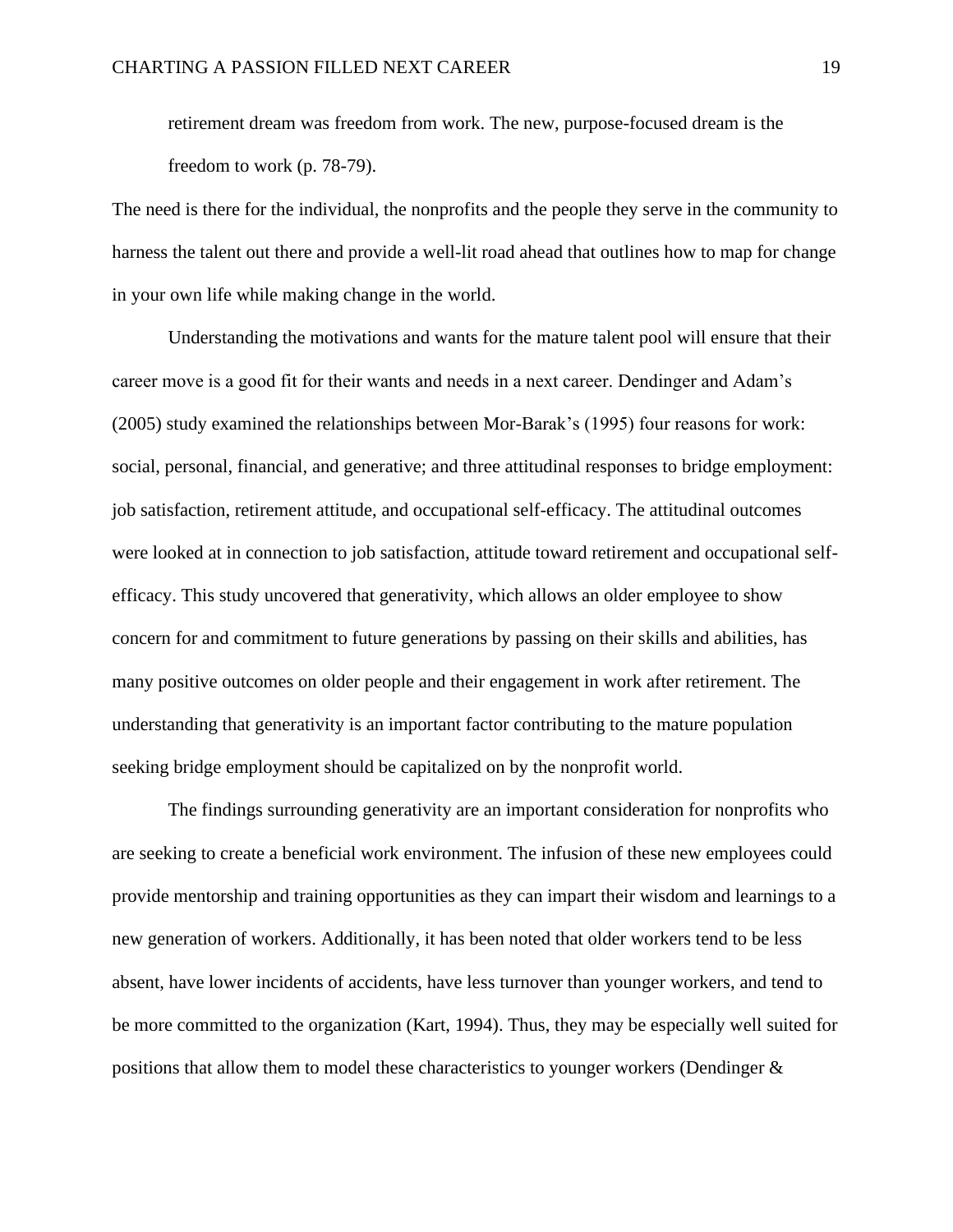Adams, 2005). The pool of potential employees who provide a stable and dependable work environment demand that the Nonprofits look at this untapped mature market as a means to quieting their workforce issues.

McBey's (2019) study adds to the unearthing of meaning and purpose when placing a volunteer in a nonprofit organization. He states:

Given the need to maintain adequate levels of volunteerism, it is of critical importance for volunteering organizations to understand how to retain their volunteers for the longterm, particularly because volunteer turnover can be very costly in terms of decreased organizational morale, recruitment and training, and decreased ability to effectively serve the public. The authors' study serves to underscore the fact that those organizations need to be mindful that volunteers need to perceive adequate organizational support and feel the opportunity for self-expression if those volunteers are to remain committed. (p. 993) The nonprofit world has a chance to put seasoned and talented role models and mentors in the field working for causes they are passionate about while also providing a relationship of

mentoring and camaraderie between newer employees.

## *Current Project*

This capstone creates a toolkit for human resource and talent professionals to utilize with individuals embarking on an encore career. This toolkit will be a resource to aid individuals who are looking to find meaningful and impactful work that utilizes their individual gifts and talents in the social sector. The toolkit will be on a google me platform and will encompass three main areas of focus: location, destination and roadmap. The location section will be an interactive page full of assessments, videos and self-reflections. This introspective section will enable individuals to pinpoint their current location with respect to their skills and talents. These talents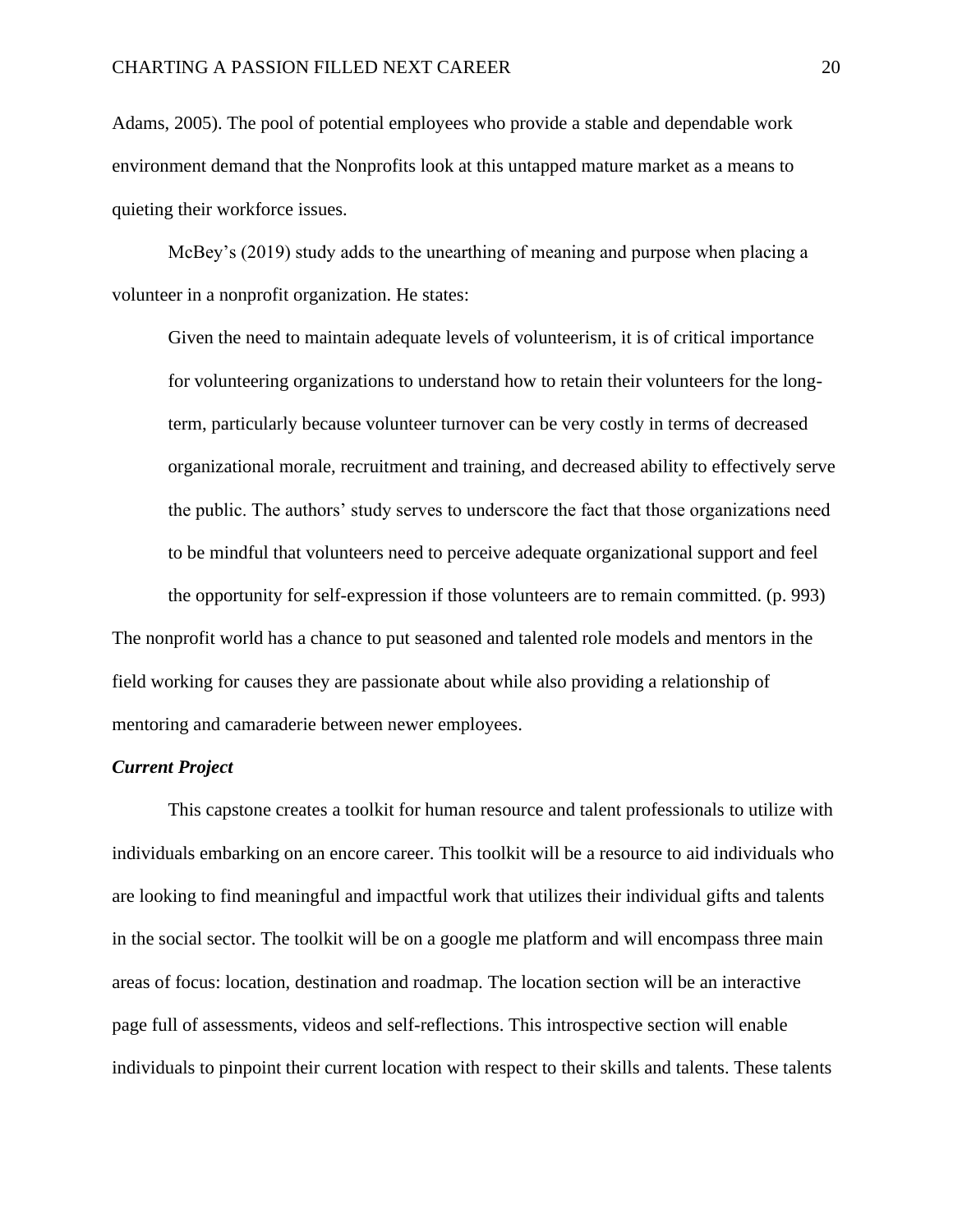are transferable skills they bring to a potential employer in the social sector. The destination page on the site will challenge the individual to delve deeper into what their passions and personal missions are through videos, questionnaires, and exploration of the nonprofit sector. Unlocking passions will help individuals chart their course to find a destination filled with mission and purpose. Finally, the road map page will provide tips and tools that the mature adult can utilize to more effectively communicate and showcase themselves to potential employers and organizations. This toolkit will empower and inform mature workers to make the move to the nonprofit sector with confidence and surety. This toolkit will be a resource for human resource and talent acquisition professionals to encourage encore career placement.

#### **Curriculum Plan**

The capstone curriculum plan is a toolkit developed for the mature individual, aged 40-70 who is looking to make a change in their career path and move to the nonprofit sector. This toolkit is on a google me platform providing a resource for the encore career individual to engage in self-exploration, study and strategy as they chart their next chapter. The nonprofit sector struggles to recruit and retain top talent and this pool of people provide a viable funnel of welleducated talent that can enter the nonprofit sector and battle social issues to impact change in the community. This toolkit will provide the resources the encore career individual needs to identify transferable skills they can use as they transition to the social sector.

#### <span id="page-21-0"></span>*Situation Statement*

People ages 45 to 75 are reimagining retirement. Life expectancy has been extended and mature adults are looking to transition to a next chapter where they can utilize their strengths and skills to make a difference in social issues. There is an opportunity to help this population assess their skills and talents and pair them with opportunities and causes they feel passionate about in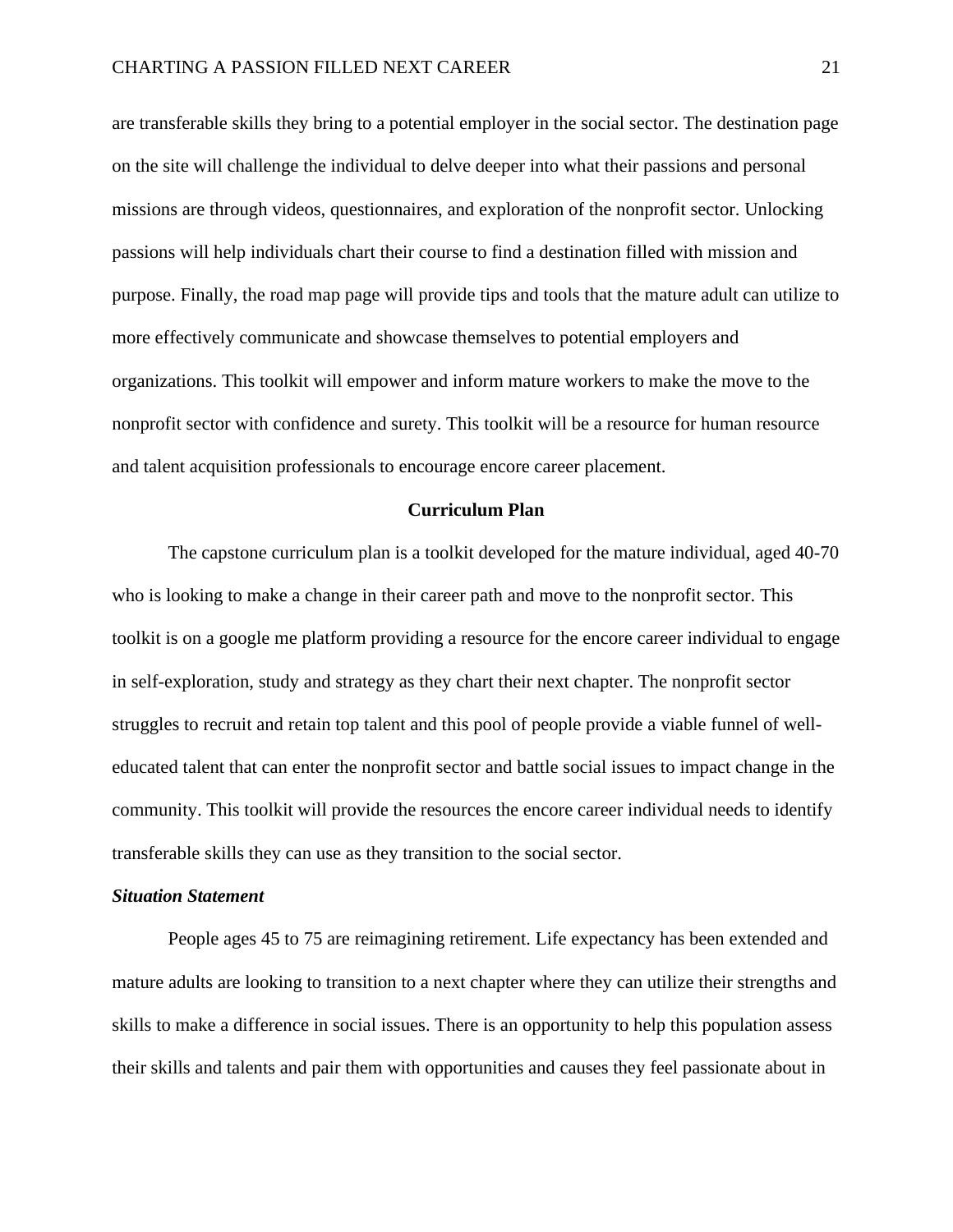their community and the world at large. This "reimagining retirement" is happening at the same time that nonprofits find it challenging to recruit and retain highly skilled individuals. The mature population may provide a unique opportunity for nonprofits to tap into a skilled labor force that has been largely ignored.

#### <span id="page-22-0"></span>*Define Your Goals*

The Road Ahead Toolkit is designed to provide a comprehensive resource for mature adults who are planning an encore career. The toolkit will provide a step-by-step approach to enable the encore career participants an opportunity to move into this next chapter with confidence and surety.

- Goal 1: Create an interactive website that offers video and assessments to enable mature adults to uncover their unique gifts and talents that can become transferable skills to enter into the nonprofit sector.
- Goal 2: Create an interactive website that offers video and assessments to enable mature adults to uncover their passions and sense of mission as they transition into the social sector.
- Goal 3: Create an interactive website that offers videos, network resources and training tools to provide a roadmap mature adults can use to effectively communicate their skills and gifts with professionals in the nonprofit sector.

## <span id="page-22-1"></span>*Target Audience*

The target audience is people ages 45 to 75 who are reimagining retirement. This toolkit will provide a resource to mature adults looking to transition to a next chapter where they can utilize their strengths and skills to make a difference in social issues. There is an opportunity to help this population assess their skills and talents and pair them with opportunities and causes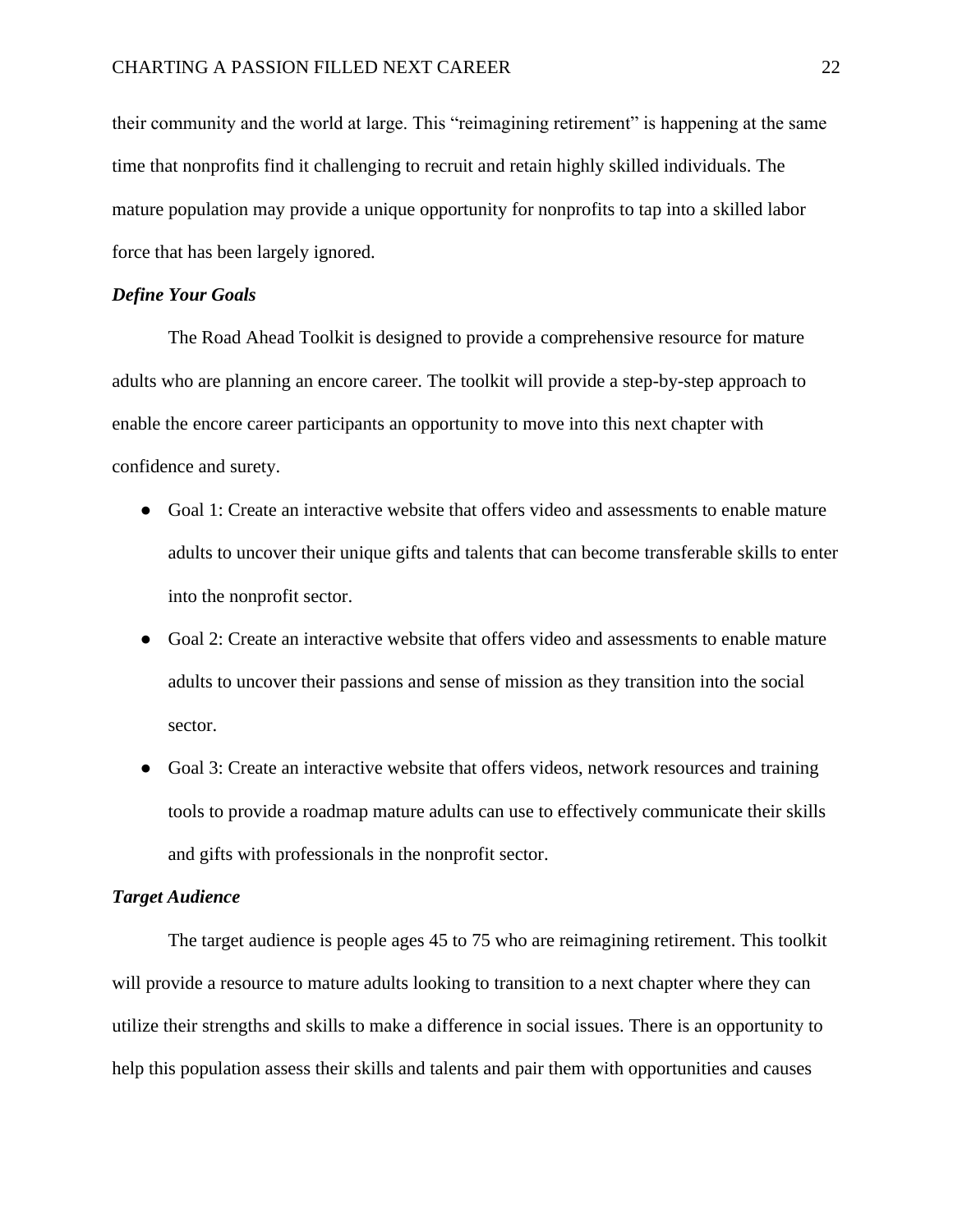they feel passionate about in their community and the world at large. The human resource and talent acquisition managers will be key to the successful development of the toolkit. Their understanding of what is helpful and needed when making career moves will make their contributions invaluable.

## <span id="page-23-0"></span>*Crafting a Clear Message*

A great opportunity to work with mature adults thinking about encore careers. This toolkit will provide the highly skilled and passionate mature audience the tools and resources they need to begin to uncover their skills and values. They will take this new understanding with them in a passionate pursuit to work for human and social service causes. The Talent Philanthropy Framework highlighted by Stahl looks at the war for talent that is hindered in the Nonprofit world by their lack of funds, low investment in career development and retention challenges. The nonprofits have an opportunity to target the mature population who are stepping into encore or reimagined careers that may provide an opportunity to answer the call for a well skilled, dependable workforce looking to make a change and impact social issues. Stahl conducted a meta-analysis that highlights the current state of investment in recruitment and training to be less than 2%. Approaching the nonprofit arena through this lens takes into account the generational and demographic change, a bottleneck in nonprofit careers, the war for talent, and the increasing rate at which talent moves in the nonprofit labor market (Stahl, 2013). This pool of people may be able to address issues like the long-term divestment in nonprofit talent and chronically broken talent-support systems which ultimately have a negative impact on the success of the organization to make a long-range impact on the social issues they seek to support.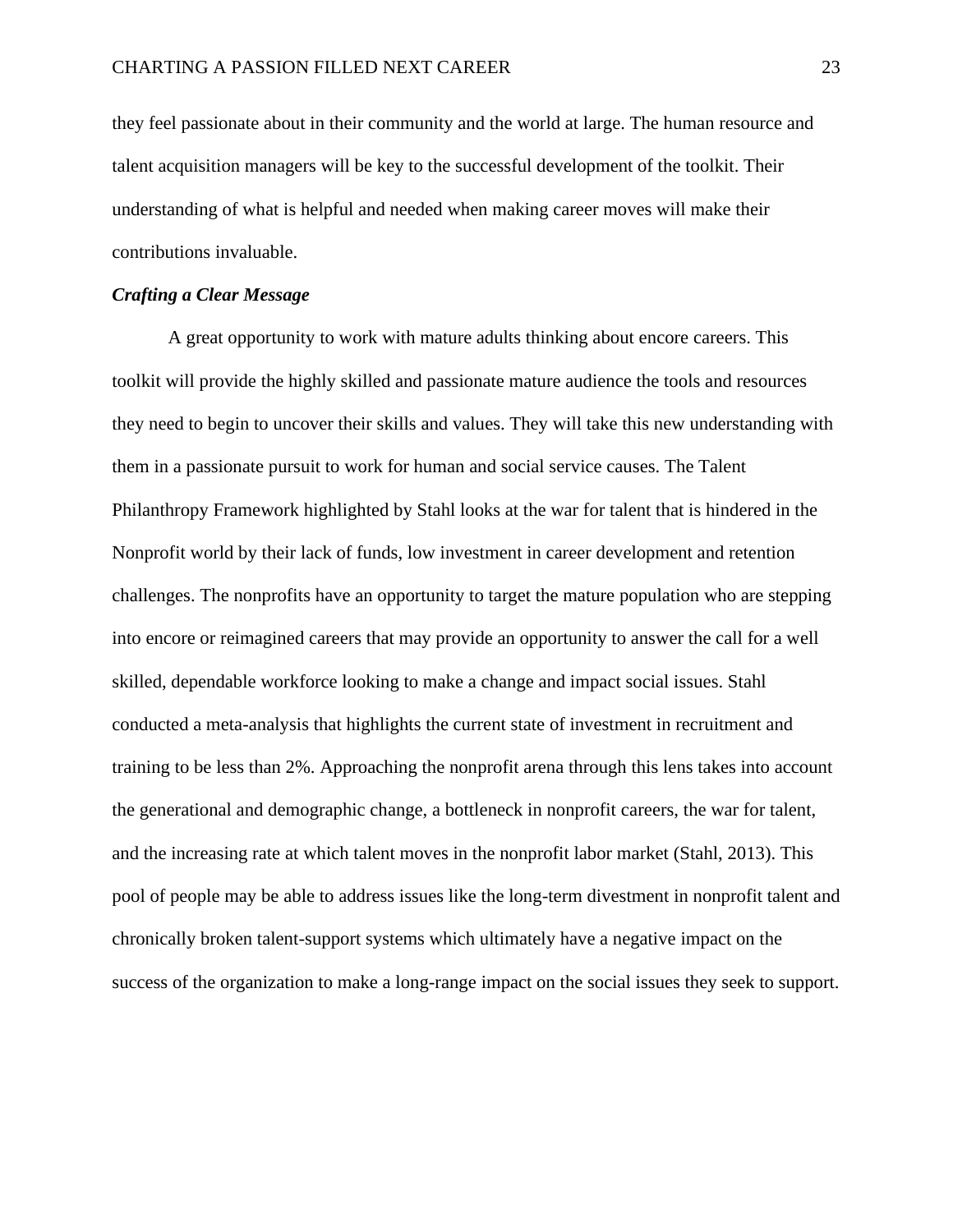## <span id="page-24-0"></span>*Identify Key Elements of the Curriculum*

The key element of the Curriculum is a toolkit that is available on a google me platform. This toolkit is located on a website entitled, *Mapping for Change - A Passion Filled Next Chapter*. This website will be an interactive site that the mature adult looking to enter an encore career in the social sector can access to aid in their career move. The website will have videos assessments and networking sites relevant to the 40- to 70-year-old encore career seeker. The toolkit is broken down into three sections: Location, Destination and RoadMap. The Location section is an introspective page that has an introductory video on getting clear with who you are and how to chart your encore career. There are a series of self-assessments that help the user unlock their unique gifts and talents. The Destination section of the toolkit is a place for the user to begin to uncover where the encore career will lead. This page has two videos that talk about the social sector and then a series of assessments on discovering your passion and identifying your transferable skills. There are also numerous links to nonprofit sites where the user can begin to investigate what work and opportunities are available in the social sector. The final section, the Road Map, asks the user to begin communicating and charting how they will take their learnings and communicate them through networking and LinkedIn. Human Resource and talent acquisition professionals will assess the site for its utility as a resource for people they are assisting and placing in the nonprofit sector.

#### <span id="page-24-1"></span>*Responsibilities Chart*

| <b>NAME</b>     | ORGANIZATION OR<br><b>AFFILIATION</b>           | <b>RESPONSIBILITIES</b>                     | <b>CONTACT INFORMATION</b> |
|-----------------|-------------------------------------------------|---------------------------------------------|----------------------------|
| Jennifer Cordes | <b>Student Merrimack</b>                        | Creation of toolkit on<br>google me website | cordesj@merrimack.edu      |
| Sarah Mackler   | <b>Assistant Director of</b><br>Career Advising | Consult on Roadmap<br>content               | macklers@merrimack.edu     |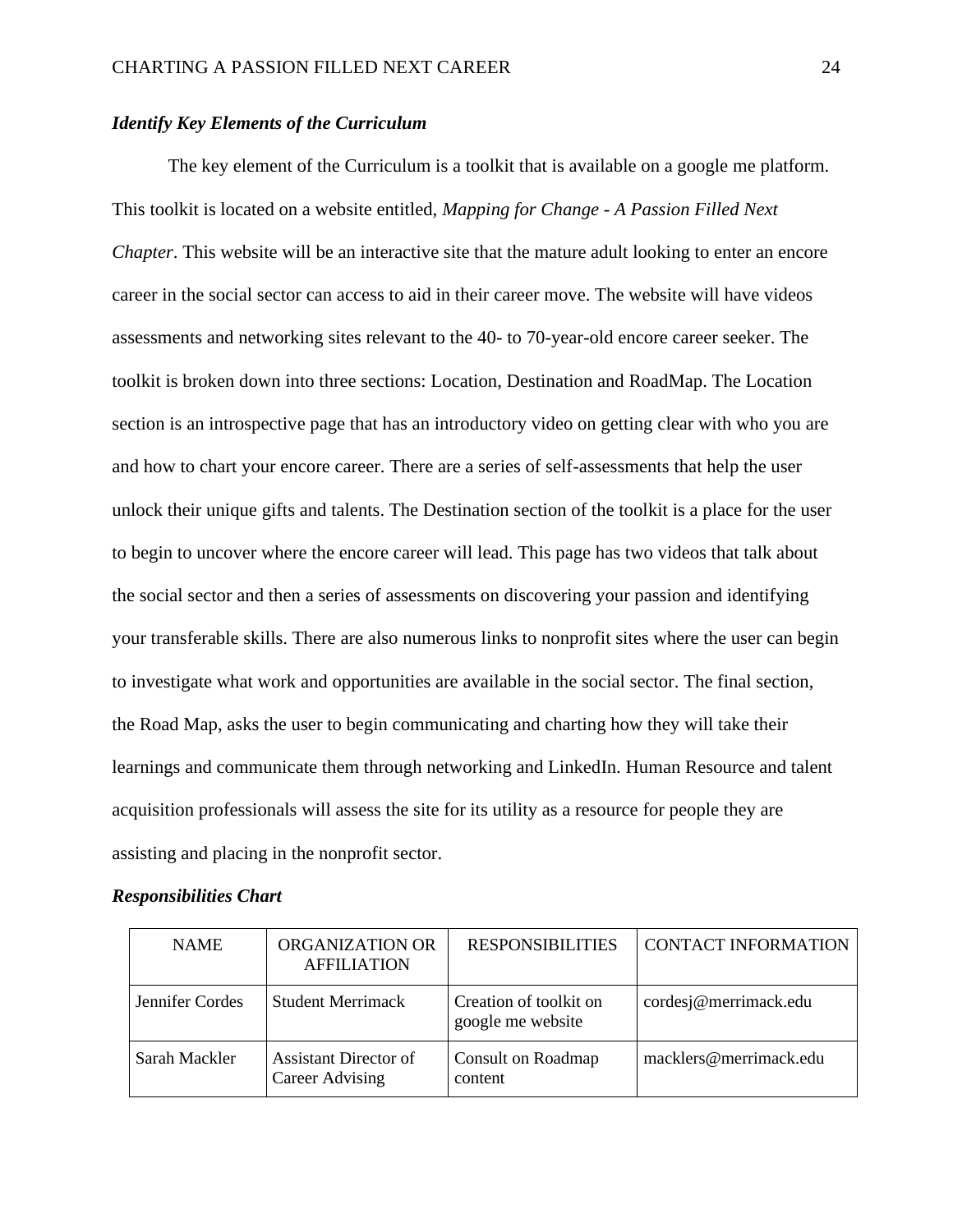## <span id="page-25-0"></span>*Curriculum Review Plan*

Five human resource and talent acquisition specialists reviewed the toolkit and provided feedback. This qualitative feedback was gathered in response to a series of discussion questions prepared ahead of time to facilitate a Zoom presentation and discussion (see Appendix B). The 45-minute zoom presentation and interview were recorded to capture all qualitative feedback regarding the utility, strengths and opportunities of the toolkit. The feedback will be placed in thematic sections with respect to what worked, areas for improvement and implementation suggestions.

## <span id="page-25-1"></span>*Implementation Timeline*

| January 2022  | Work on content of google me toolkit                                    |  |
|---------------|-------------------------------------------------------------------------|--|
|               | Readjust capstone to direct to curriculum capstone                      |  |
| February 2022 | Completion of google me website toolkit                                 |  |
|               | HR/Talent Acquisition reviewers secured                                 |  |
| March 2022    | Interviews for five HR experts conducted $(3/4, 3/9, 3/11, 3/17, 3/17)$ |  |
|               | 3/8: Methodology section complete                                       |  |
|               | $3/29$ : Results & Implications section complete                        |  |
| April 2022    | 4/12: Full capstone draft due                                           |  |
|               | 4/26: Submit final capstone paper for publication                       |  |

## **Methodology**

<span id="page-25-2"></span>This project uses a qualitative approach that consists of an online toolkit presentation and then discussing the contents of the toolkit with five experts in the field. The curriculum toolkit is an interactive website created on a Google Me platform. The toolkit has a series of videos, assessments, websites, and information that offer the mature individual a place to chart their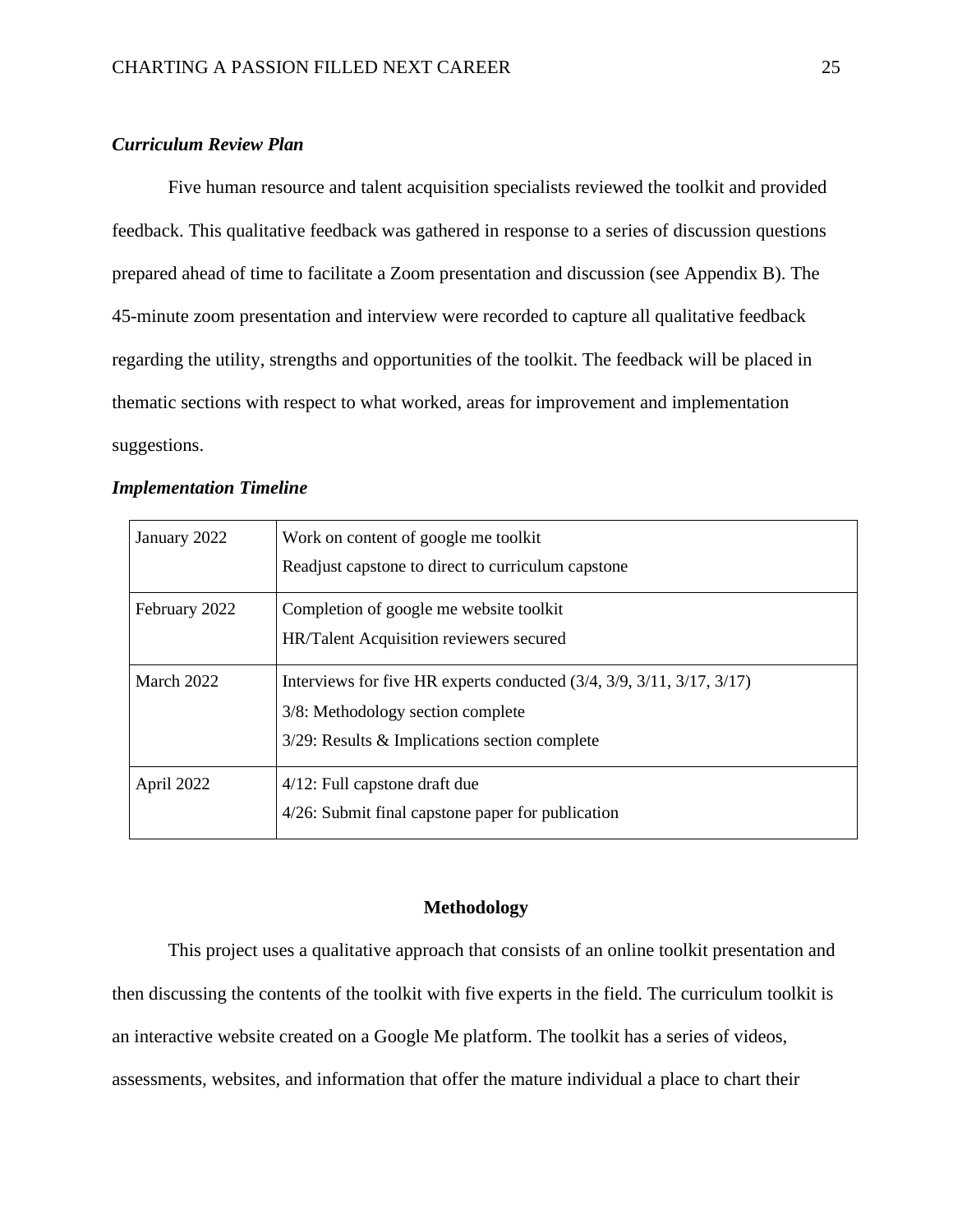course for an encore career. This toolkit was assessed by five human resource and talent acquisition individuals to provide feedback on its utility as a resource. The toolkit was reviewed by these five individuals ahead of time and then I walked through the website with each professional during a Zoom call. There were discussion questions to help engage in conversation and illicit feedback.

### <span id="page-26-0"></span>*Participants*

There were five professionals from the human resource and talent acquisition field that participated in the capstone project. The five participants were experts in the field of human resources and talent acquisition. Each participant reviewed the toolkit and provided feedback regarding its utility, strengths, and areas for improvement. The first participant has over eight years of experience in corporate human resources and talent acquisition. She currently works as a talent acquisition executive. The second participant has been in the corporate talent acquisition field for 8 years. He currently serves as a Talent Acquisition Partner. The third professional has been a professor at Merrimack College for eight years. His career has spanned 18 years where he served executive roles in nonprofits talent acquisition and training. He is currently the Founder and CEO of a consulting and training company. The fourth participant is a Chief Human Resource Officer and Talent Manager at a large nonprofit in the Merrimack Valley. She has worked in the nonprofit world for over twenty-five years. The final participant has been in the nonprofit world for 26 years. He has served as a top executive in numerous nonprofits. He currently runs his own consulting business.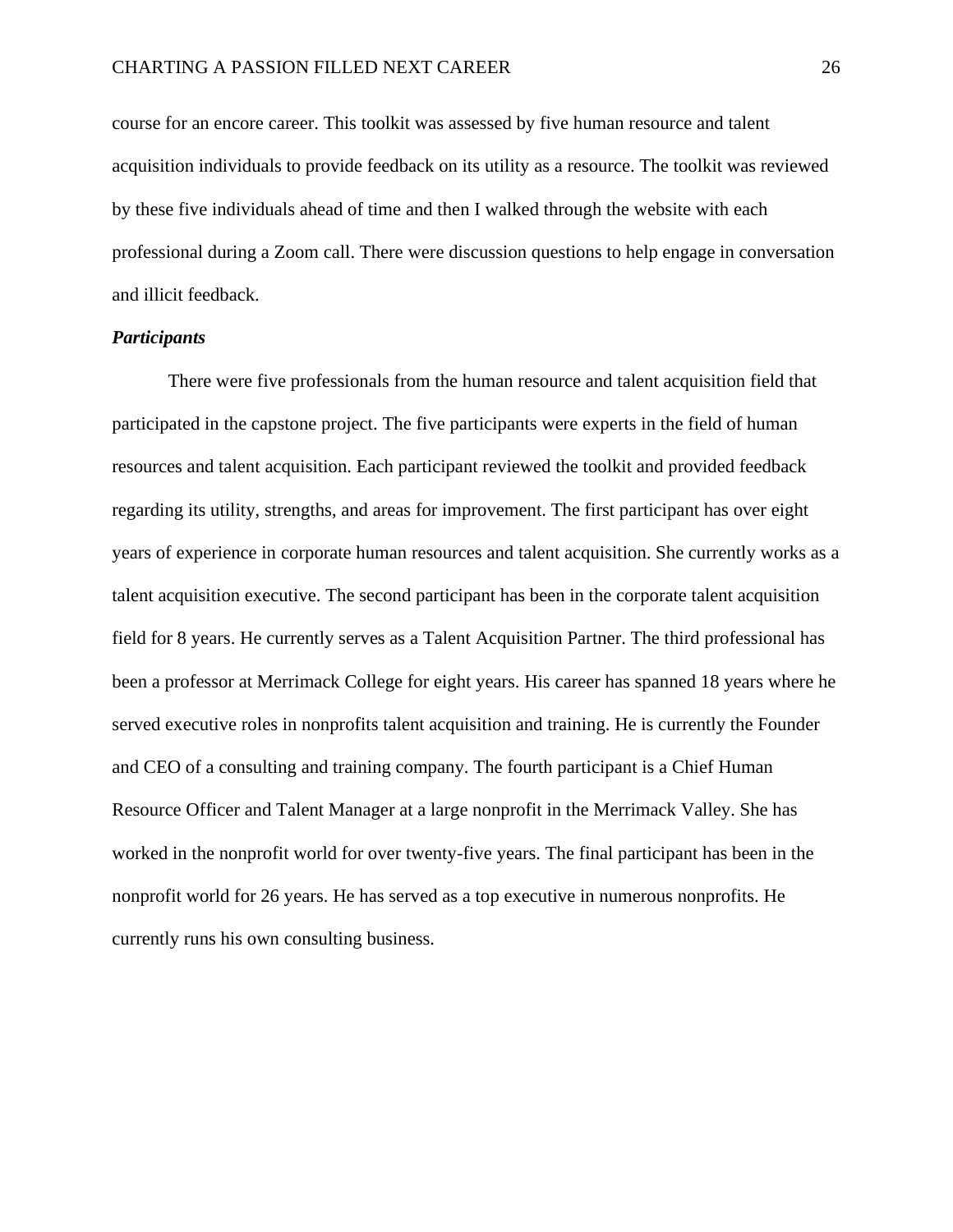| Interviewee #    | Role                                                                          |
|------------------|-------------------------------------------------------------------------------|
| Interviewee #1   | Talent Acquisition Executive - For Profit Company                             |
| Interviewee #2   | Talent Acquisition Partner - For Profit Company                               |
| Interviewee $#3$ | $CEO &$ Founder consulting $\&$ training company                              |
| Interviewee #4   | Chief Human Resource Officer and Talent Manager at Merrimack Valley Nonprofit |
| Interviewee #5   | Executive Director of human resource consulting company                       |

*Table 1: Interviewee List*

## <span id="page-27-0"></span>*Materials*

I used a PowerPoint slide deck to give a presentation of the project. The toolkit was created on a Google Me website (see Appendix A) with links to external sources and assessment tools online. In addition, I created an interview protocol questionnaire in a word document that was used to facilitate post presentation evaluation and solicit feedback (see Appendix B).

## <span id="page-27-1"></span>*Procedure*

I identified ten potential interview candidates and emailed seven of them to inquire about their involvement in this project. Five agreed to participate and I followed-up with an email outlining the intent of the project and a link to the online toolkit. I then secured individual meeting dates and times via Zoom for a 45-minute conversation about the toolkit. This was sent out at least a week before our scheduled Zoom meeting allowing participants enough time to review material ahead of our zoom call. I followed up by email with the participant and sent a Zoom link. The day before the meeting, I sent an email reminding the participant and shared the link to the website. On the day of the meeting, I logged into Zoom ten minutes ahead of the meeting. When the participant arrived, I introduced myself, asked permission to record the Zoom, and walked participants through each of the three parts to the Toolkit; the Location,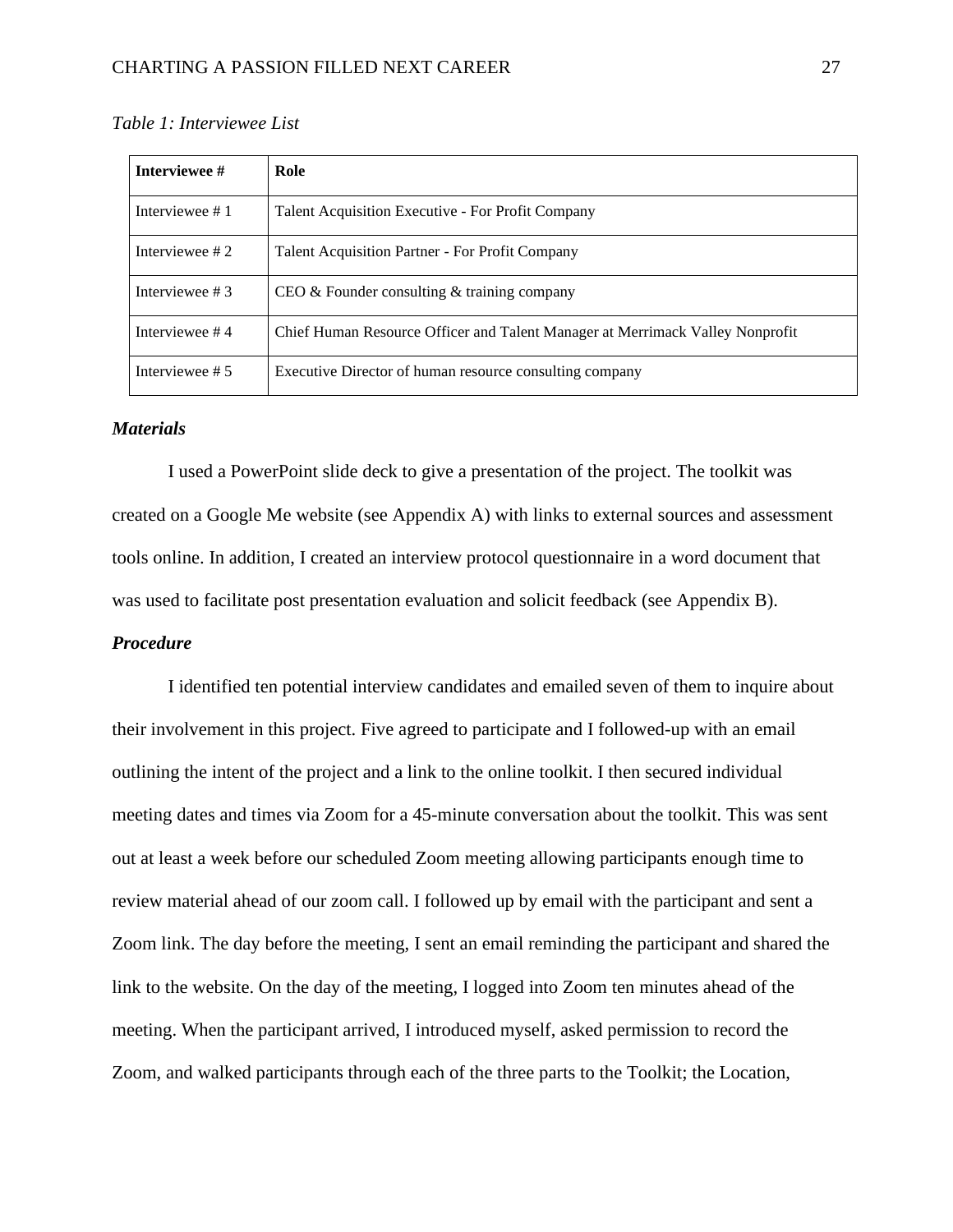Destination and Road Map were reviewed. Following the presentation I asked for feedback using the interview protocol questionnaire. I sent a thank you email to all reviewers and I urged participants to email me with any further insights and comments they may have after the meeting.

After the interviews, I transcribed the feedback from my Zoom recordings into an Excel spreadsheet for thematic analysis. I looked for common themes, ideas, feasibility, and areas of concern or improvement.

#### **Results**

<span id="page-28-0"></span>This project interviewed community members that are professionals in human resources and talent acquisition. Participants gave feedback that could be categorized into four areas: positive comments, concerns, opportunities for enhancement, and avenues for implementation.

## *Positive Comments*

The feedback overall to the toolkit was positive. All respondents felt the messaging was clear and provided an opportunity to provide a resource for the mature talent pool to assess their skills and navigate their next steps. Interviewee 2 said, "My father is 55 and a lawyer currently thinking about what he'd like to do next, this toolkit would be a great resource for him." Interviewee 3 said, "I love the idea of capitalizing on the strengths of community members to enact social change." Interviewee 4 stated, "we are struggling at our organization to find talent and this project and toolkit in particular is discussing some of the challenges we are finding in locating talent. I'm not sure we are reaching this pool of people."

Three interviewees thought the website was easy to navigate and provided a comprehensive overview as a toolkit. All of the interviewees commented that they liked the mixed media present in the toolkit. They felt the videos, assessments, and websites provided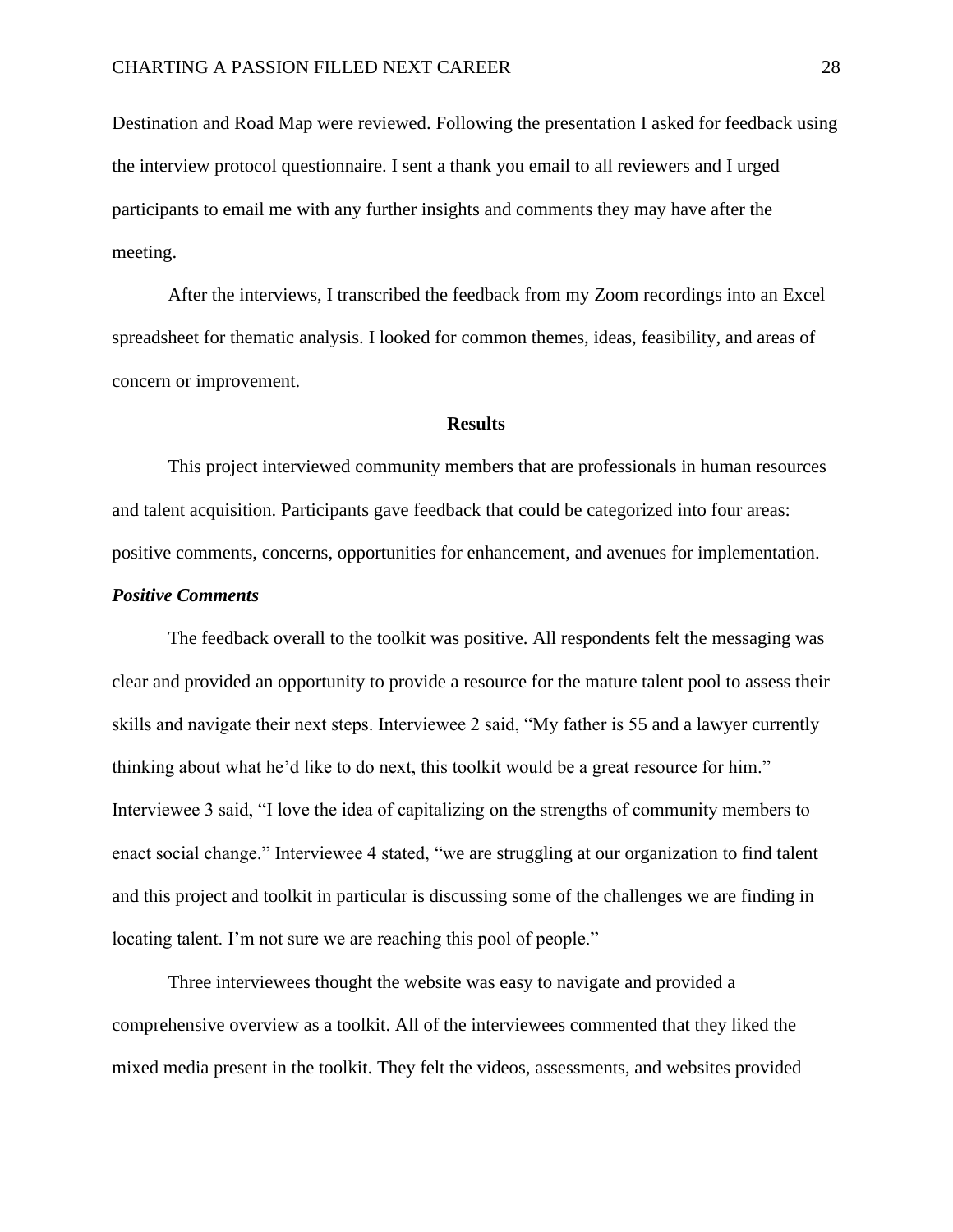### CHARTING A PASSION FILLED NEXT CAREER 29

different offerings that may appeal to a larger audience. Interviewee 5 stated, "The Pallotta interview really drew me in and provided inspiration to impact change in the community." Interviewee 3 felt the self-assessment quizzes were valuable in recognizing skill sets. He stated, "I'm not sure many people understand how their unique skills can become transferable skills in the social sector. This location section provides a good platform to uncover and claim those skills for an encore career." He went on to say, "The toolkit can be a bridge to aid people who want to work in the community but have no clue how to do that."

All interviewees felt the links, assessments, and flow of the website were clear and easy to navigate. All interviewees liked the checklist at the bottom of the page that asked users to list out their takeaways from the Location, Destination and Road Map section. Respondent 3 stated, "The self-assessment is a great takeaway tool once participants have spent time on the site and uncovered new personal information." Two interviewees liked the success stories under the Road Map section of the toolkit. Interviewee 2 stated, "The personal stories provided a clear example of how others have had success in encore careers."

#### *Concerns*

The interviewees had numerous concerns with different aspects of the toolkit. Interviewee 1 felt the labeling of Location, Destination, and Road Map was confusing. Three interviewees felt there should be a tab at the bottom of each section of the toolkit to ease movement from one section to the next. Interviewee 5 felt the first video link was boring. He said, "the first video was too long and slow, Reed eventually got to the point, but it was not engaging enough as your first video link." He went on to say, "Moving the Pallotta video or another with more of a call to action would be an important initial impression for the toolkit."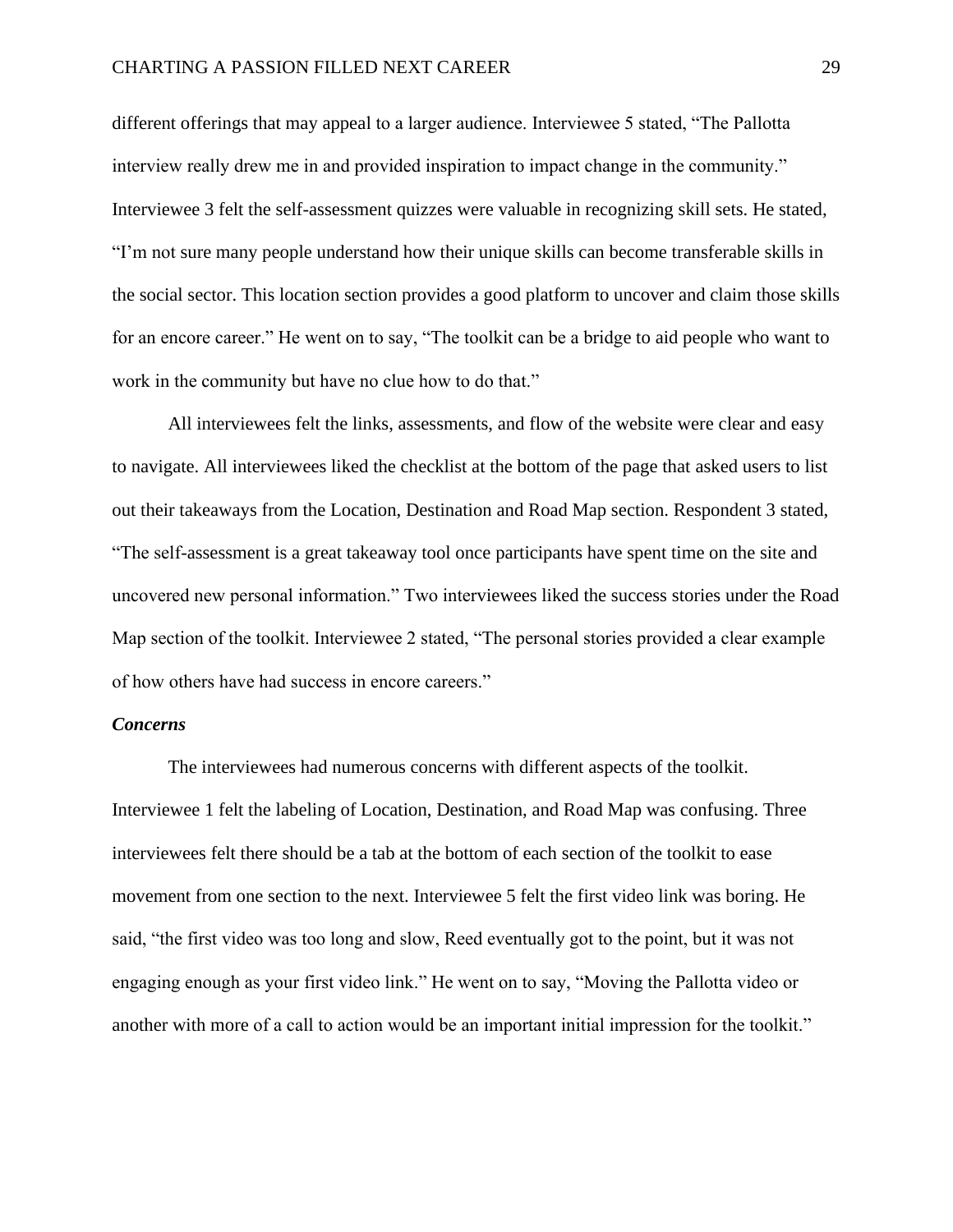Three of the five respondents commented on the quality of pictures present on the website being grainy. Interviewee 2 stated, "Often the photos and images are the first things you see that create an overall impression, specifically the Destination image is not high resolution and may be a turn off." Interviewee 5 stated the Destination image does not connect with the idea of finding your destination. "The image looks like more of a crossroads than a destination of choice." Two of the interviewees didn't like that the only way to get detailed feedback from the assessment tools was through a payment. Two of the respondents thought the Learn from Others personal stories on the Road Map page weren't stories that were relatable as far as making a shift in sector and a big change.

## *Opportunities for Enhancement*

All five interviewees liked the Assessment Tool at the bottom of each section of the toolkit but felt it should be a document that you can click through and fill out as a hard copy. Interviewee 2 said, "having a hard copy document would be a valuable tool that people could bring into interviews or exploratory discussions with potential employers." Interviewee 5 stated that, "the roadmap section would be a great place to add in a personal mission statement. It would be helpful to provide a place to create a personal mission statement based on all the introspective and strategic work done on site."

Two of the five interviewees thought the Learn from Others section should have stories and examples of taking the transferable skill sets and forging a new career. They both thought the stories weren't much of a departure from their current occupation. Interviewee 1 suggested, providing a list of skills assessed and what in particular those skills could do at a nonprofit. "I feel people would want to know, I'm good with numbers and spreadsheets so I could step into a nonprofit and help them manage their budget, etc. Showing a practical application may provide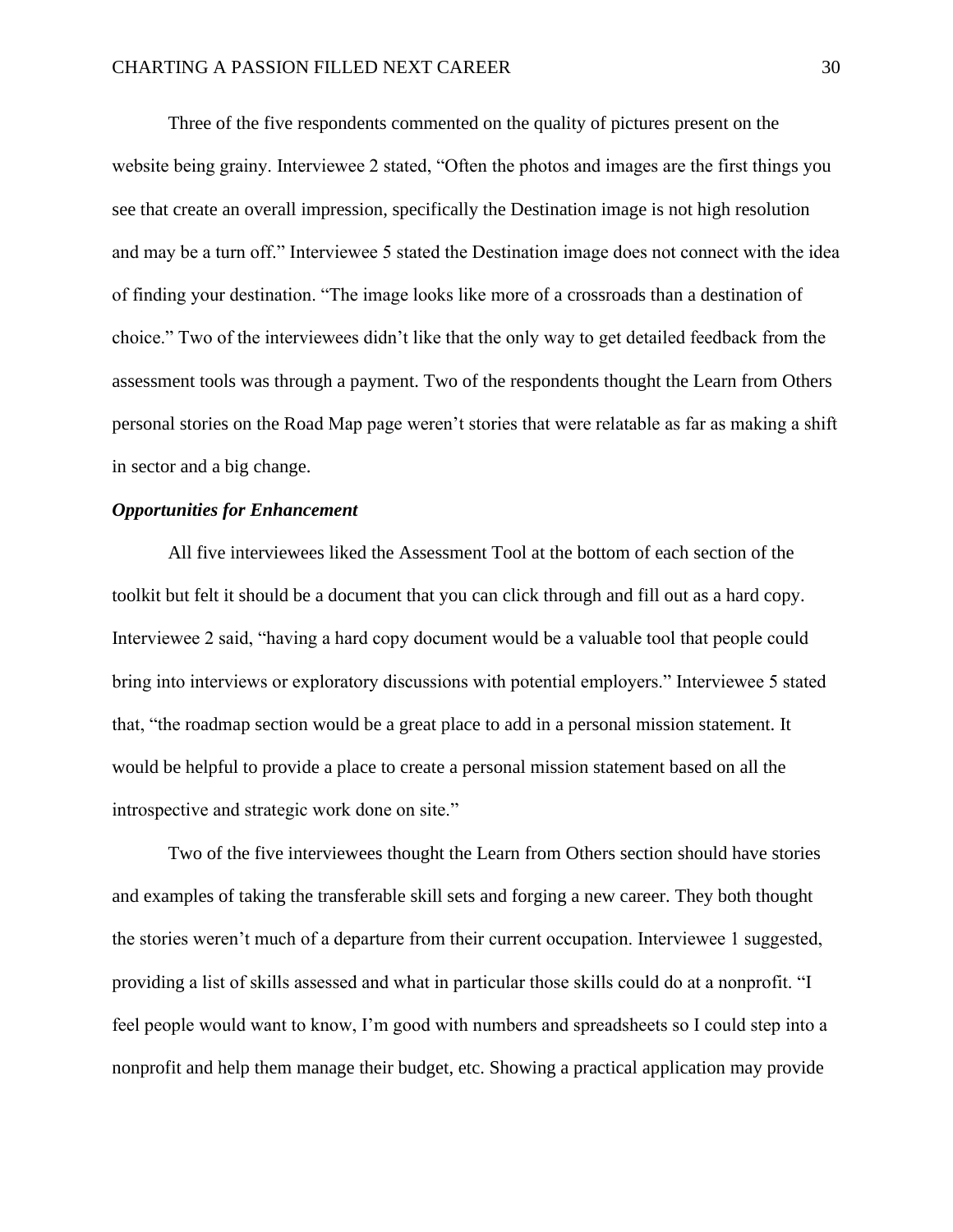more confidence to the potential employee to make the jump." Three of the five respondents felt there could be a link to a coaching or placement agency from the site to facilitate next steps for these encore career candidates.

#### *Avenues for Implementation*

All respondents felt the toolkit was a valuable resource that should be provided to the community. Each respondent was curious what the next steps for the toolkit are and how it could be utilized in the community. Interviewee 4 said, "My interest in the particular topic you chose is piqued and I know you have a project/program that is needed in the community for many reasons. Let me know if you'd like to roll this out and conduct a program together in the community." Interviewee 5 felt the toolkit would be a great value to human resource departments who are looking to help place the encore career talent pool. He stated, "I could see you working as a coach or human resource consultant working with this group of people using this toolkit."

Two of the three respondents felt that partnerships with larger networks like Encore Boston or AARP could provide a vehicle for the toolkit to get utilized by the target audience. Interviewee 2 stated, "I'd love to see a link or collaboration with coaches or human resource professionals who work specifically with nonprofits." Interviewee 3 suggested it was important to consider how to build these bridges with the nonprofit sector. He suggested "it would be useful to find a way to capture who visits the site so that follow up can come for a pool of people who may be slow and unsure of next steps."

#### **Discussion**

<span id="page-31-0"></span>The purpose of this project was to create an interactive toolkit for community members considering an encore career in the nonprofit sector. This toolkit is a resource guide to facilitate their next career move. These community members are typically 40 to 70-year-olds and have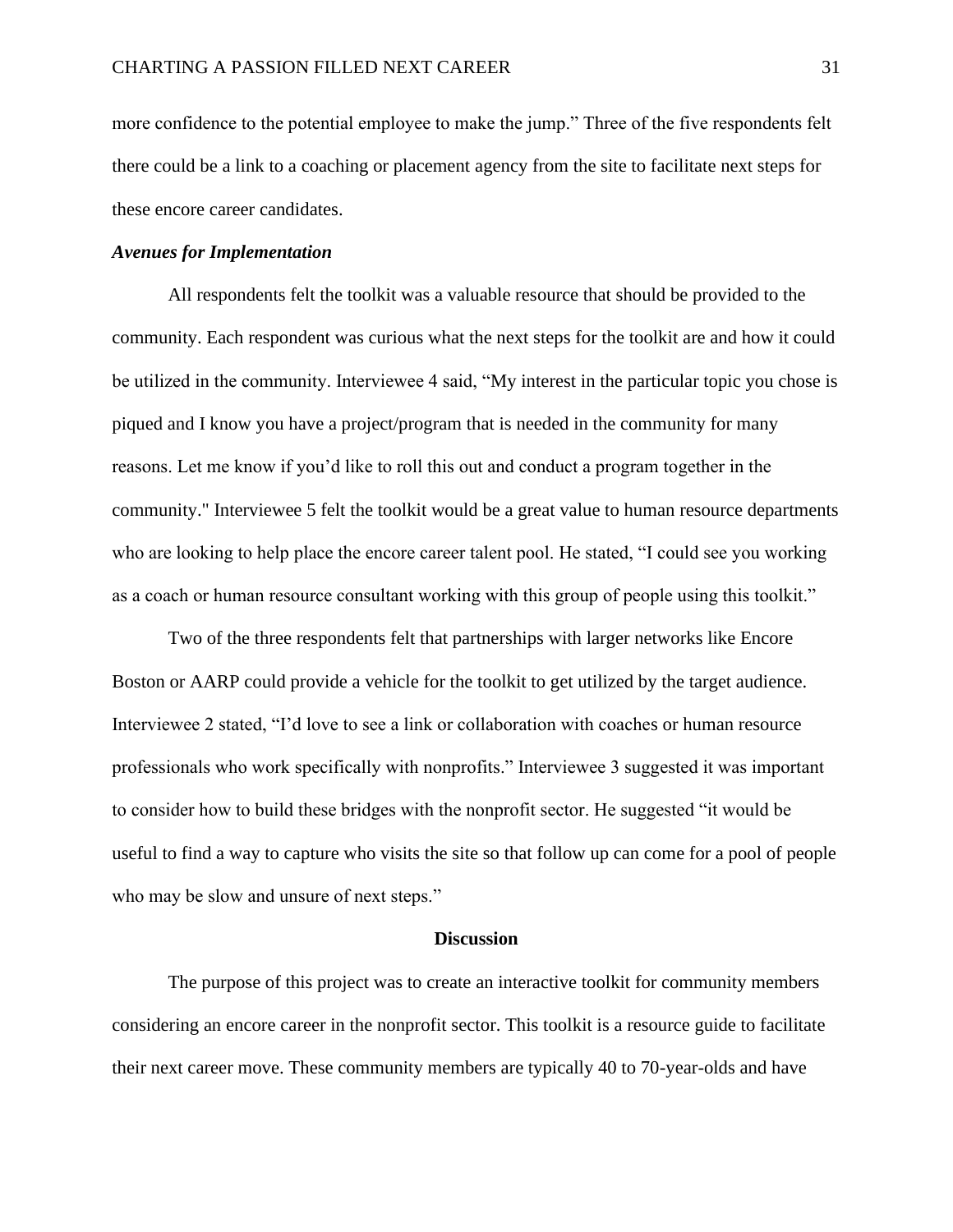collected a set of skills, passions and talents that can be identified and used as transferable skills as they move to the social sector. The toolkit was created and presented to five experts in the field of human resources and talent acquisition to discover the teaching tool's utility when working with this audience. Each expert had an opportunity to review the toolkit on their own. There was a zoom call with me and each interviewee where I walked the expert through the toolkit and facilitated a question-and-answer section to encourage feedback. Their expertise on coaching and hiring were instrumental in evaluating the value of this toolkit for the intended audience. The key themes included general positive comments regarding the core message and the toolkit. There were also some concerns about certain facets of the toolkit and recommendations for enhancements and modifications that would strengthen the toolkit. Finally, the interviewees gave insight into avenues for engagement of the community with the toolkit and ways to collaborate with others to launch the site.

There was excitement and momentum around the need to look at these encore career individuals as a valuable untapped resource for nonprofits. The interviewees felt the core message and flow of the toolkit was intriguing and important. My literature review confirmed that these encore careers are happening. There is opportunity for even more of these potential encore career individuals to move into the social sector with assistance and tools from human resource professionals. As previously stated, there are between 5.3 million and 8.4 million Americans ages 44 to 70 have already launched "encore careers," positions that combine income with personal meaning and social good, according to a 2008 survey commissioned by the MetLife Foundation and Civic Ventures, a San Francisco-based think tank (Hannon, 2009). This growing population is looking to plan and begin to chart their course for the next chapter. The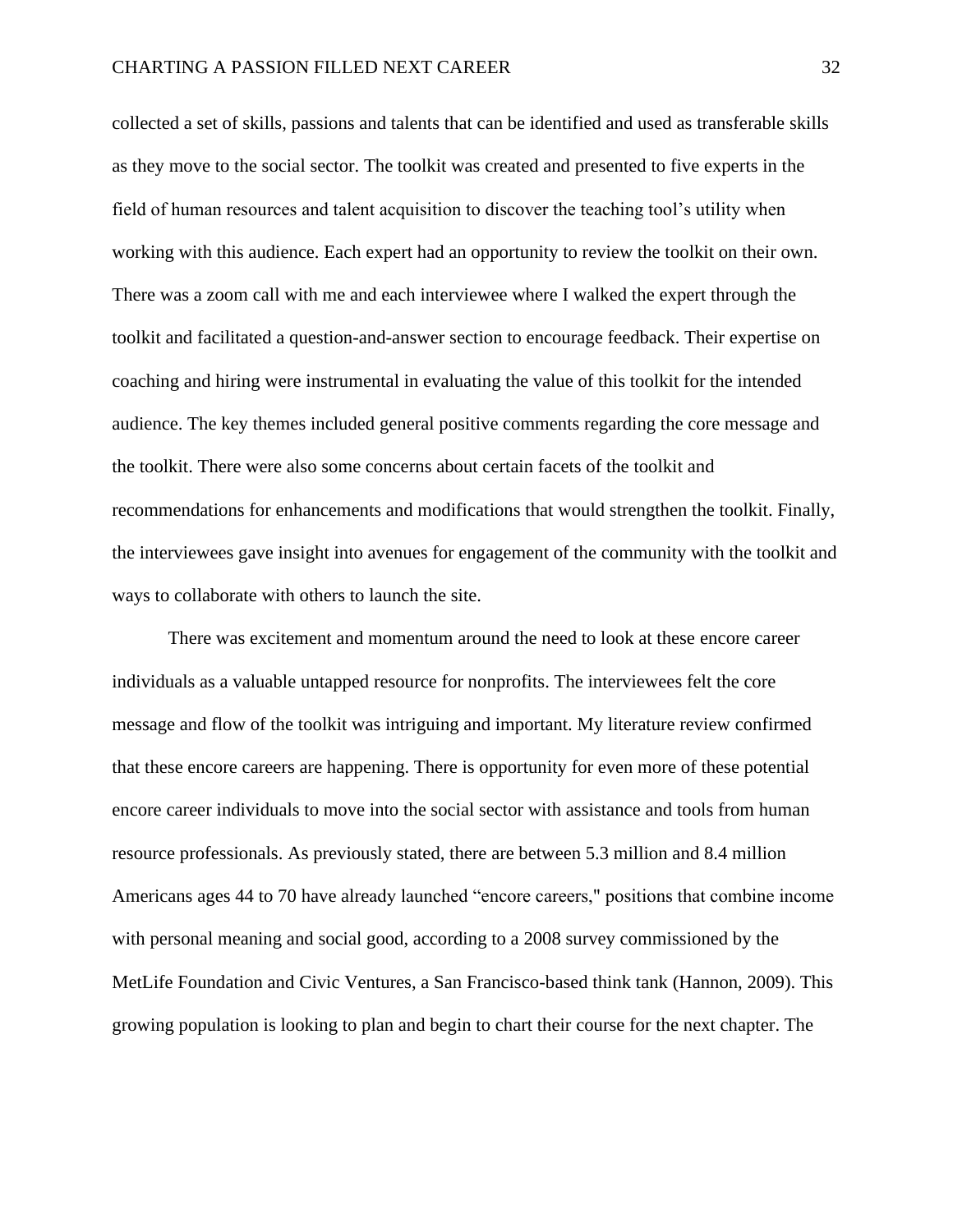question that was raised in this curriculum review is whether we as a society are helping this population map their course?

In creating this toolkit, I found there was information available on finding your passion or learning about the social sector in general, but not a comprehensive step by step resource on how to enter this sector as an encore career. An encore seeker would have to spend hours of time trying to find the videos and assessments that could help them chart their journey to an encore career. The message is right and the need in the social sector is evident through the studies I found to put these talented, seasoned individuals to work battling social issues in our communities. A toolkit that provides a step-by-step process will be a valuable resource for these individuals. Our community will benefit from capturing this valuable commodity of skilled labor and putting them to use for good in our communities.

Another interesting discovery in creating this curriculum and reviewing it with others is the level of awareness among professionals that the need for assisting encore careers exists. More importantly once we know it exists, what tools and means do we employ to help these talented individuals transition their skill set to the social sector and serve the communities they live and work in? In discussions with the five different reviewers, it became clear that age and stage of career had a direct correlation to the reviewer's understanding of encore careers existing and furthermore the need and missed opportunity in not supplying these individuals with a pathway to employment in the social sector. Lived experience and perspective had a big impact on their review of the material and familiarity with the need for such a toolkit.

Human resource experts and talent acquisition professionals are fundamental in helping people transition into or out of the workforce. These same professionals are key players for organizations by ensuring that the talent needed is found, captured and retained. Lent (2013)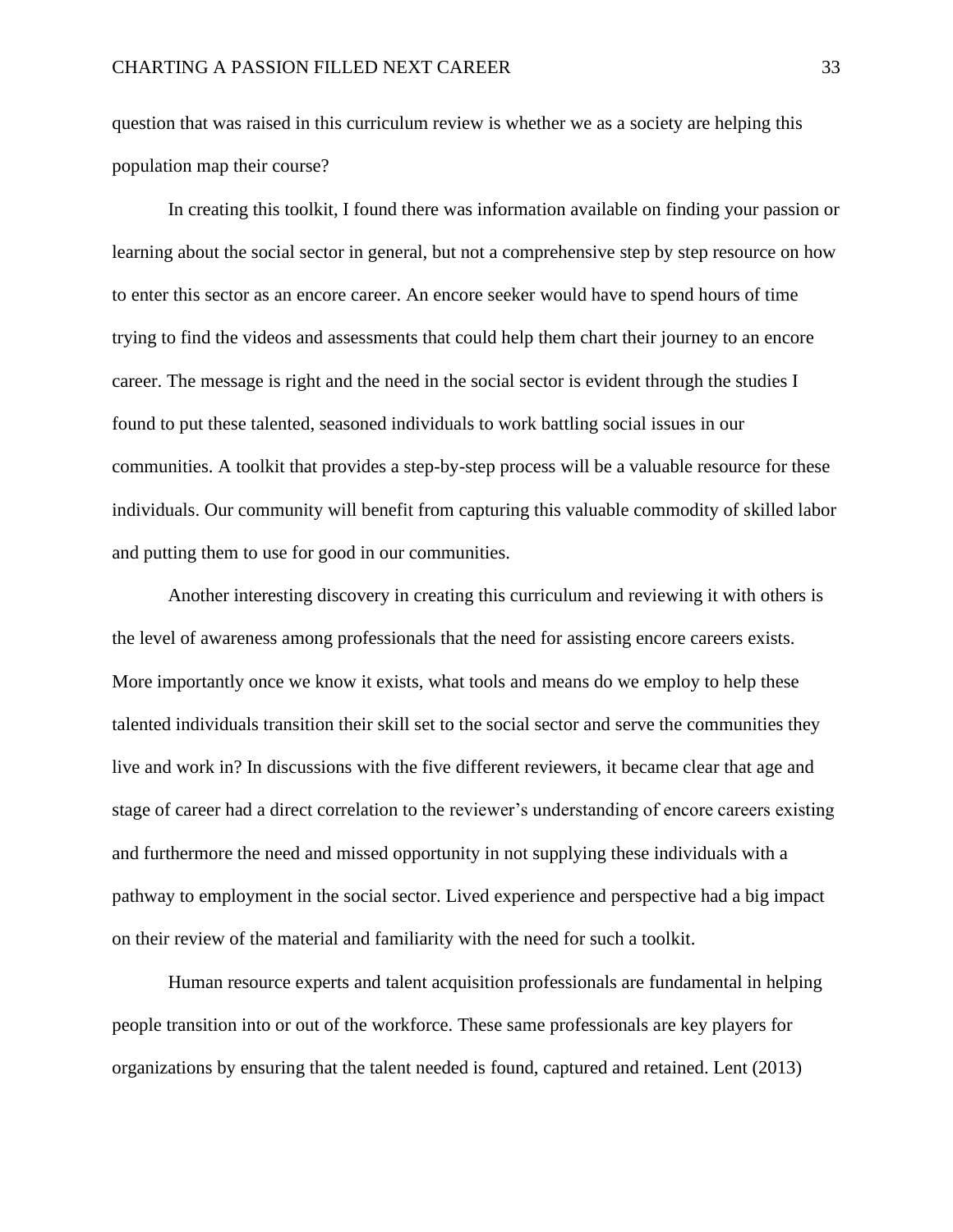outlines the SCCT as a framework that can be extended and used to look at bridge employment or encore careers for mature adults interested in working in nonprofits. The SCCT extension applies to these human resource experts who could approach these potential employees through the lens of career decision making focusing on self-efficacy and identifying their skill set. These experts can help this talent pool uncover what their desired outcomes or goals are and what support is needed to enter the social sector with confidence and surety.

The issue that became clear is that at least these five experts weren't seeing care and consideration being given to assisting these early retirees in their next chapter. This leads us to wonder what are we missing as a society and what is lost in the communities battling social issues when we aren't capitalizing on this skilled labor market? It became clear that not only is a toolkit needed for the individual entering an encore career but perhaps training for professionals of how to coach and capture this talent. Nonprofits like all industries are short on talent and there is a community of people with energy, passion, and enthusiasm to impact change in their community. The toolkit can be the first step for community members to map the road for finding a career filled with passion and mission.

Once we identified the opportunity and the individual needs, we dove further into the specifics of the toolkit created. There was some discussion and feedback regarding certain images that were grainy and content uninteresting in key sections. Interviewees 2 and 5 both shared the view that the images must be sharp and the content captivating. When teaching to the community it is important to keep in mind that members will draw impressions from the site based on its professionalism and thus the tool must display images and content that are relatable and relevant. The feedback from interviewee 5 that the first video was boring highlighted for me the importance of not just what is said but how it is presented. Laying out new ideas and looking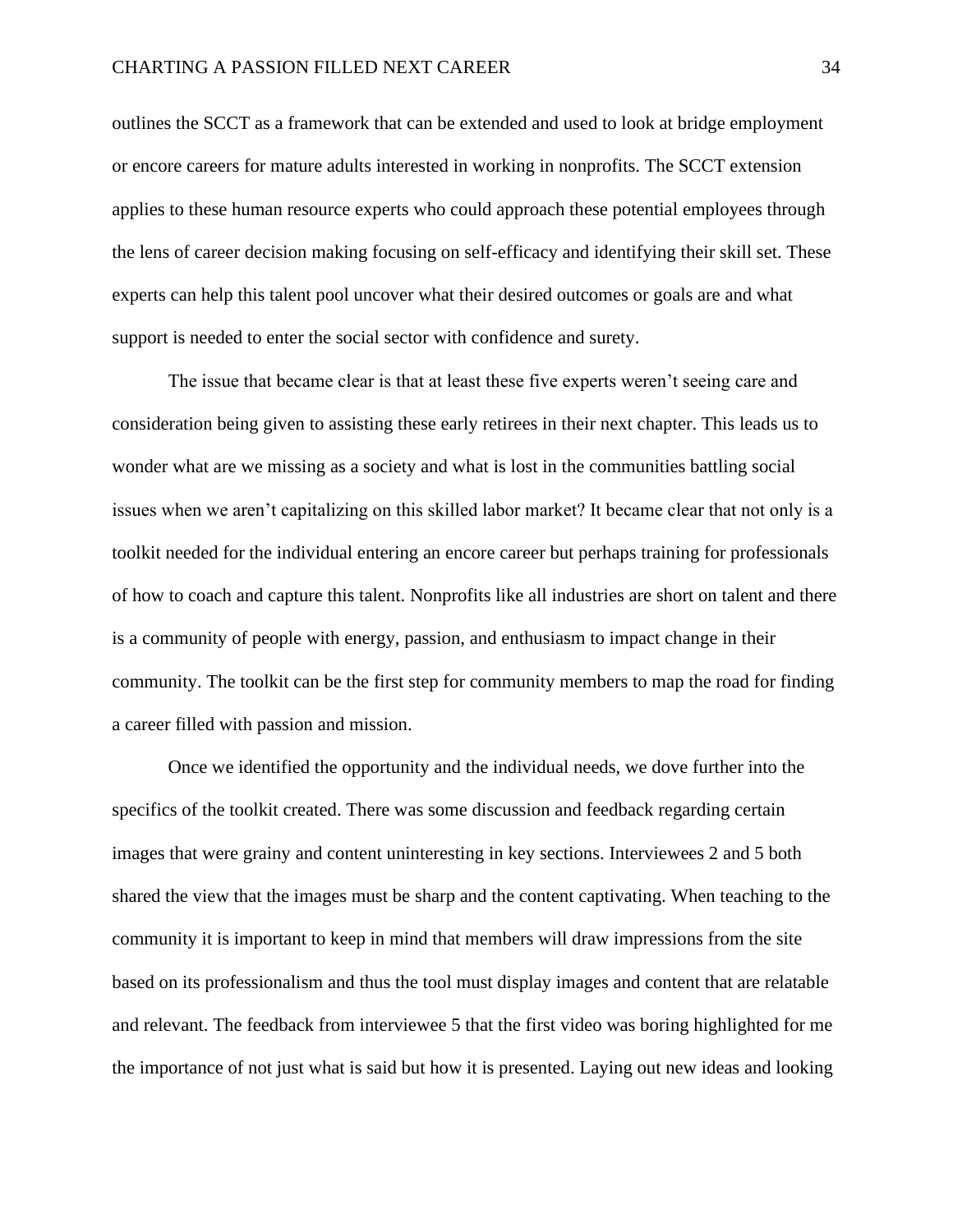to capture an audience requires that the message and the images are clear and relevant to community members. Initial impressions are important, and the strongest content and images must be placed early to create a connection with the intended audience and excitement around the topic.

There were some recommendations to ensure the toolkit user would be able to move between pages of the website and access the content easily. Two interviewees recommended adding an arrow at the bottom of each page of the toolkit which would ease travel from one segment of the toolkit to the next. In addition, interviewee 2 suggested making the Assessment Checklist at the end of each section a printable document. This printable document could be coupled with an additional document entitled *A Personal Mission Statement*. Interviewee 5 suggested this personal mission statement could have instructions on how to create a mission statement. It was suggested that this could serve as a valuable resource to the encore seeker during their job search. The age of the user, 40- to 70-year-olds, highlights that a hard copy and easy to navigate documents that could be used in a job search were an important way to strengthen the toolkit.

Keeping the community in mind when creating content is key to ensuring that what is offered is answering a need identified in the community. The experts in human resources and talent acquisition provided some thoughts on this when discussing the Learn from Others section on the Road Map page. Community members who are accessing this toolkit may be reluctant to make a move as they are unsure how their skillset can be transferable. Interviewee 3 suggested that it isn't widely understood what transferable skills are and how to position oneself for new opportunities by identifying these skills. Interviewee 1 highlighted that choosing examples that prominently highlight success stories of encore career moves will inspire others to make the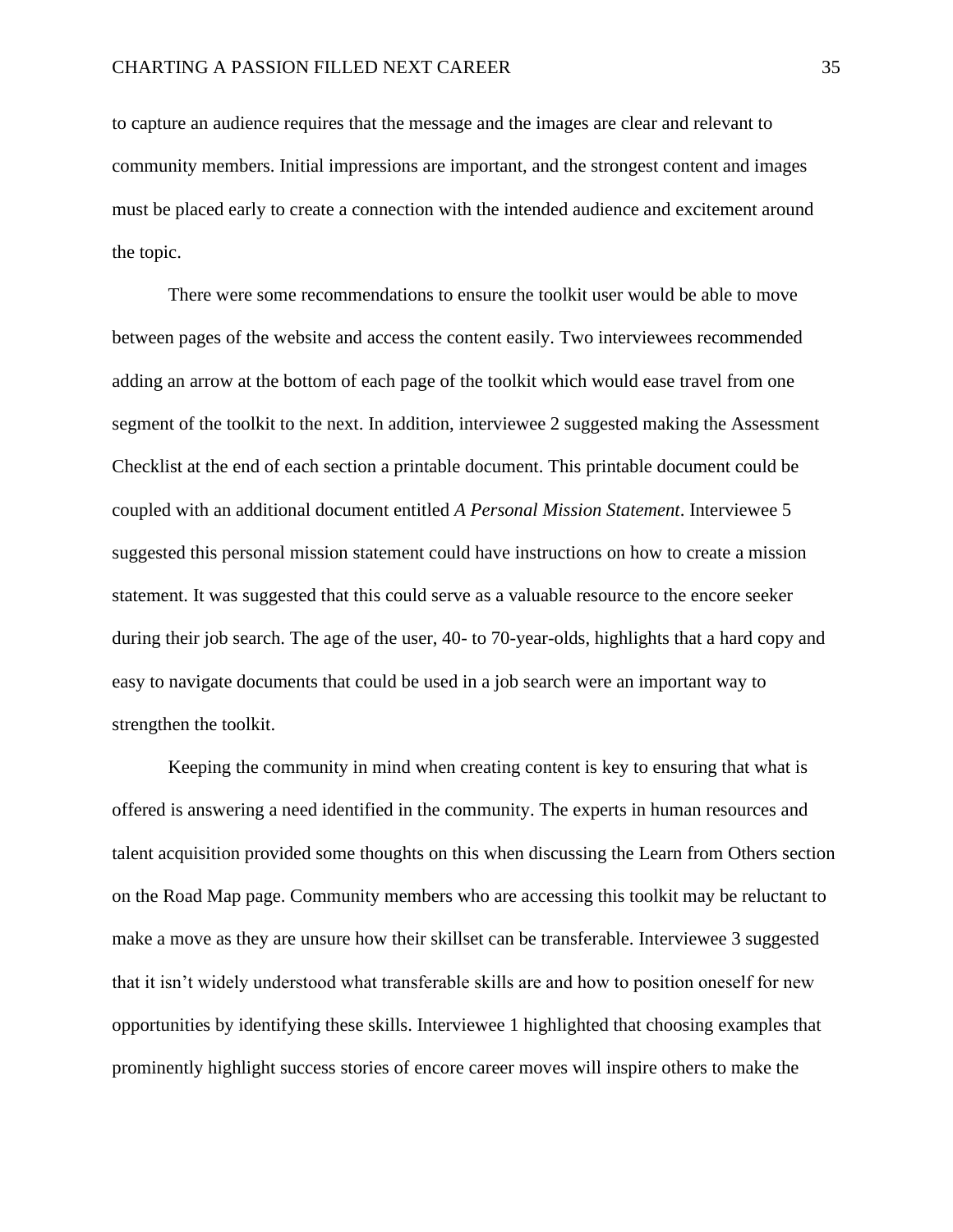move to the social sector with more confidence. Communicating specific transferable skills, such as, I was an accountant and how that skill set could be helpful in doing budgeting, projections or other business for a nonprofit must be clear and transparent to the seeker. There may be others who want to make a departure from their previous job but nonetheless their skill set travels with them and may be applicable in other ways. They may discover their leadership or mentoring may be of use in an organization. Many of the interviewees suggested that being more specific with the encore careers of others and highlighting the steps for their change could help community members more adeptly navigate this new road.

There was a lot of discussion with the five interviewees about what else would help these community members keep striving to discover their encore careers. Dendinger and Adam's (2005) study uncovered that generativity, allowing an older employee to show concern for and commitment to future generations by passing on their skills and abilities, has many positive outcomes on older people and their engagement in work after retirement. The understanding that generativity is an important factor contributing to the mature population seeking encore careers demands that we as a society develop resources and guidance to facilitate these encore careers. Utilizing a toolkit to help them find these encore careers is an important social justice initiative. Our communities and our world benefit when we all work collaboratively to battle social issues on a large scale by leveraging our talents and resources.

#### <span id="page-36-0"></span>*Limitations of the Project*

The original idea for this project was to implement a seminar with the target audience of 40- to 70-year-olds who are considering an encore career in the nonprofit sector. Due to COVID it was challenging to find a venue that was hosting seminars for the community and thus, concessions had to be made. The result was a toolkit that was produced and placed on a Google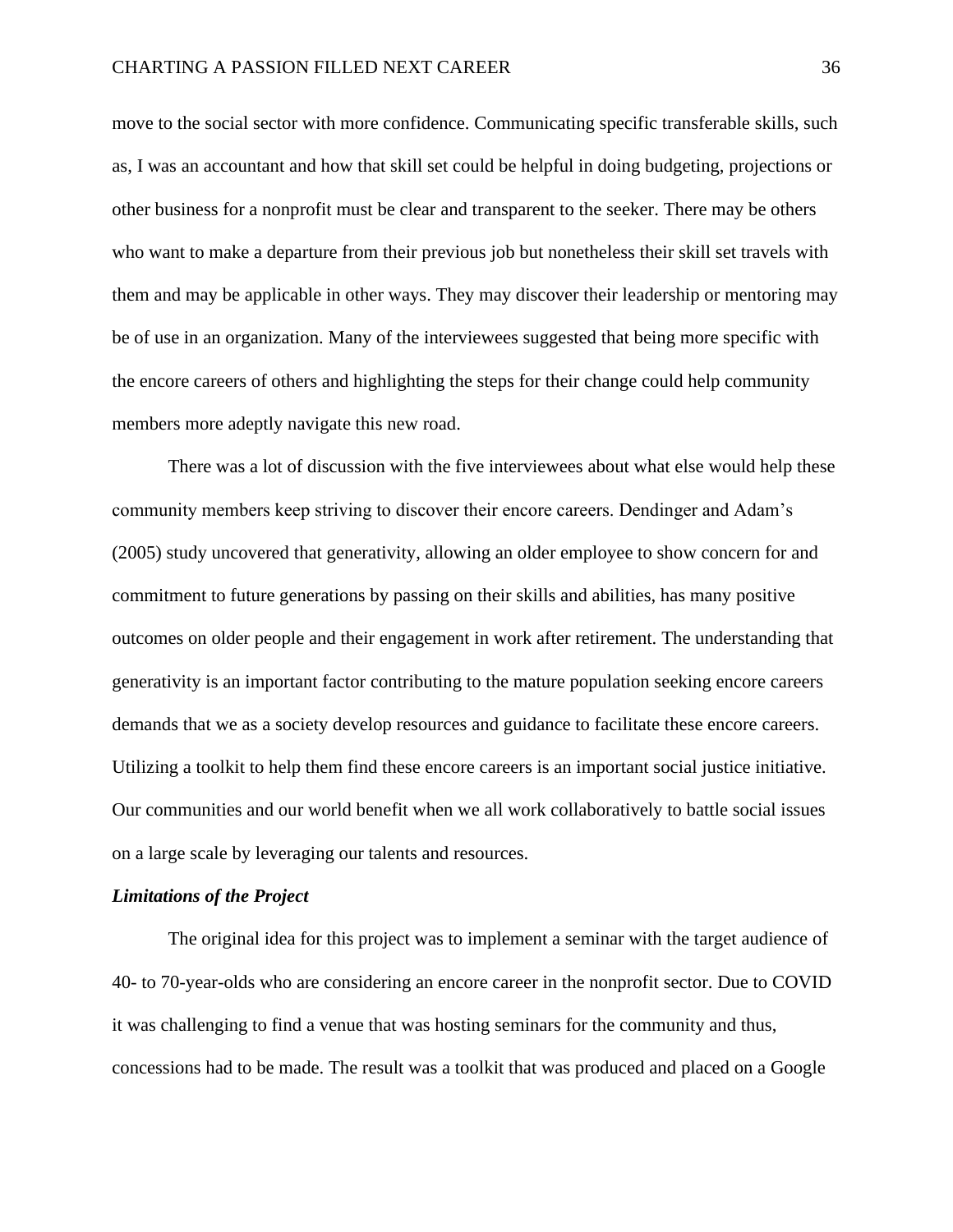Me platform providing an interactive website for potential encore career individuals. The site was reviewed by human resource and talent acquisition professionals in the for profit and nonprofit sector. The depth of the website created necessitated that the interviewees spend time on the site before the interview. The time each interviewee spent with the toolkit varied. The quality of feedback was a direct correlation to their understanding of the subject matter and time spent with the material. There were no potential users from the target audience in the reviewer process. This may have been an interesting path to pursue to get a clearer sense of its utility and value for that age bracket. Knowing what the potential encore career people feel is important. Having some reviewers be potential encore individuals would be interesting as they may have uncovered some other facets to explore and incorporate on the site.

#### <span id="page-37-0"></span>*Implications for Future Projects*

This project has brought into focus a segment of the population that can provide value and immediate utility to the nonprofit sector battling social causes on a large scale. The challenges nonprofits face to recruit and maintain talent make this pool of people a viable option for recruiters and trainers. There is an opportunity going forward to explore how this toolkit is applicable for the target audience. My discussion with interviewee 4 brought forth an opportunity to launch this toolkit as a resource to the Merrimack Valley community. She felt the toolkit could be offered as a resource through the nonprofit she works for and perhaps a seminar targeting potential encore career community members. There is also an opportunity to reach out to local chapters of AARP and Encore Boston who are interacting with this segment of the population to uncover collaborative opportunities for the toolkit. I found in creating this toolkit that the information is out there, but not in one spot. A community member looking to enter the social sector could spend hours trying to navigate all the information available. Providing a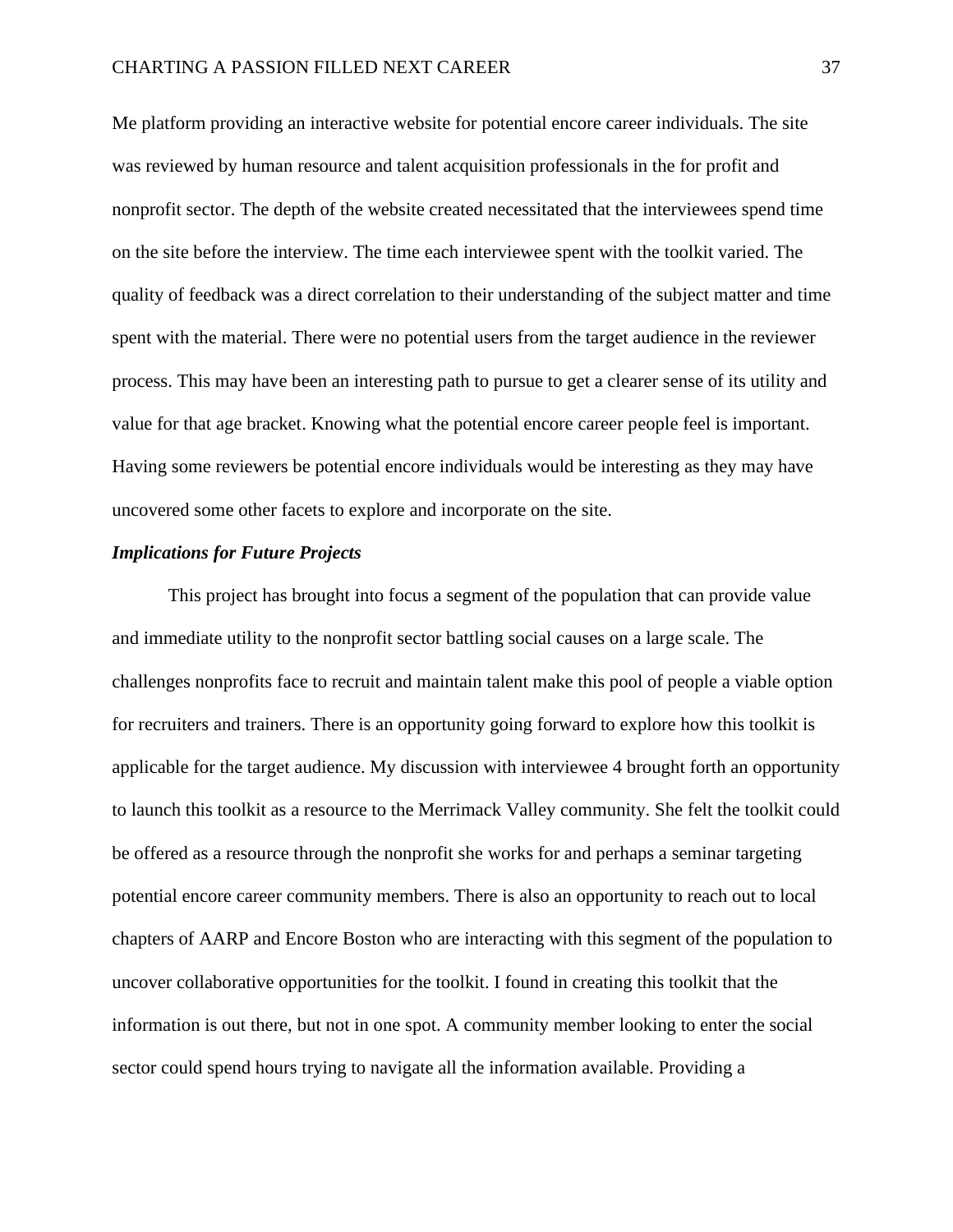comprehensive, cohesive platform that offers a step-by-step process for people charting their next move is a valuable resource to the community.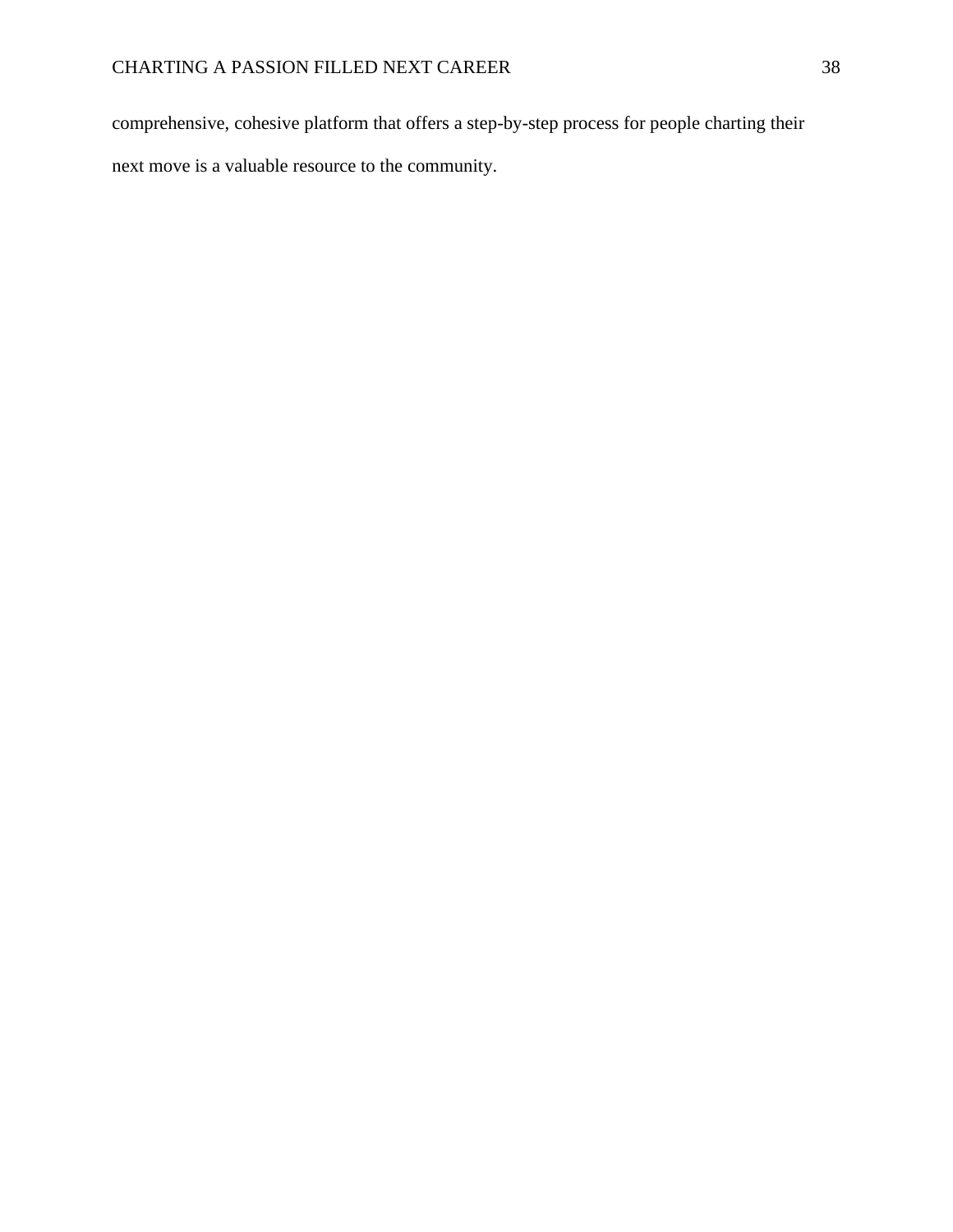#### **References**

- <span id="page-39-0"></span>Abrahms, S. (2016, July). Ready for your second career? Make a difference in the world and earn money at the same time. *AARP Bulletin*. [https://www.aarp.org/work/working-after](https://www.aarp.org/work/working-after-retirement/info-10-2013/ready-for-your-second-career.html)[retirement/info-10-2013/ready-for-your-second-career.html](https://www.aarp.org/work/working-after-retirement/info-10-2013/ready-for-your-second-career.html)
- Dendinger, V. M., Adams, G. A., & Jacobson, J. D. (2005). Reasons for working and their relationship to retirement attitudes, job satisfaction and occupational self-efficacy of bridge employees. *International Journal of Aging & Human Development, 61*(1), 21–35. <http://dx.doi.org/10.2190/K8KU-46LH-DTW5-44T>
- Gullette, M., (2018). Taking a stand against ageism at all ages A powerful coalition. In M. Adams, W. J. Blumenfeld, D. C. J. Catalano, K. S. DeJong, H. W. Hackman, L. E. Hopkins, B. J. Love, M. L. Peters, D. Shlasko, & X. Zúñiga (Eds.), *Readings for Diversity and Social Justice* (4th ed., pp. 590–592). Routledge.
- Hannon, K. (2009). A second act with purpose: Baby boomers are redefining retirement with passion-driven 'encore careers'. *U.S. News & World Report, 146*(9), 78–79.
- Hannon, K. (2016, April 1). How to make the most of your second act. *Prime Women/An Online Magazine*. [https://primewomen.com/career-and-business/featured-women/second-act](https://primewomen.com/career-and-business/featured-women/second-act-careers-kerry-hannon/)[careers-kerry-hannon/](https://primewomen.com/career-and-business/featured-women/second-act-careers-kerry-hannon/)
- Kart, C. S. (1994). *The realities of aging: An introduction to gerontology* (4th ed.). Simon & Schuster.
- Leider, R., & Webber, A. M. (2013). *Life reimagined: Discovering your new life possibilities*. Berrett-Koehler Publishers.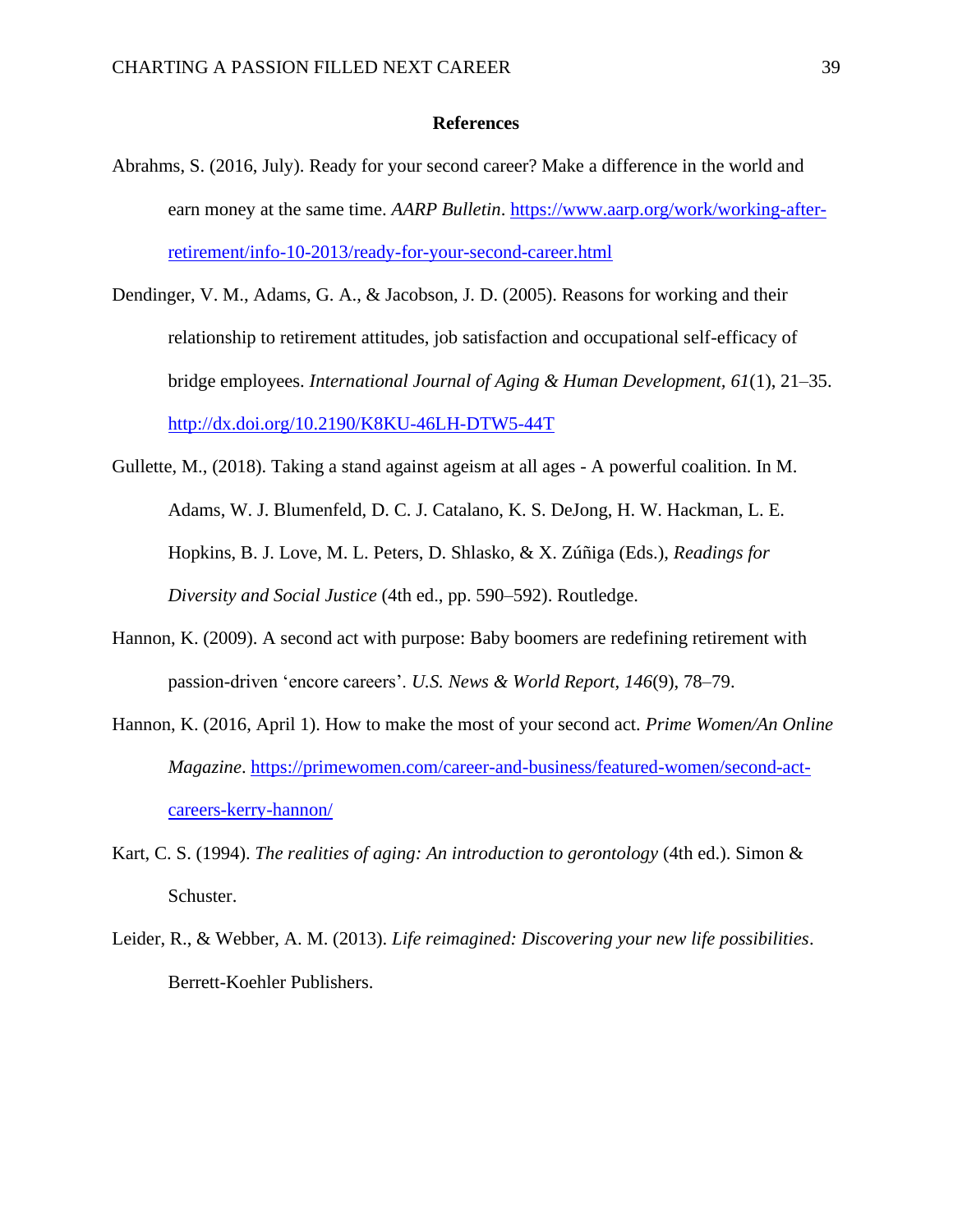- Lent, R. W., & Brown, S. D. (2008) Social cognitive career theory and subjective well-being in the context of work. *Journal of Career Assessment, 16*(1), 6-21. <https://doi.org/10.1177/1069072707305769>
- Lent, R.W., & Brown, S.D. (2013). Social cognitive model of career self-management: Toward a unifying view of adaptive career behavior across the lifespan. *Journal of Counseling Psychology, 60*(4), 557-568,<https://doi.org/10.1037/a0033446>
- Manetti, G., Bellucci, M., Como, E., & Bagnoli, L. (2015). Investing in volunteering: Measuring social returns of volunteer recruitment, training and management. *International Journal of Voluntary and Nonprofit Organizations, 26*(5), 2104-2129.
- McBey, K., Karakowsky, L., & Ng, P. (2017). Can I make a difference here? The impact of perceived organizational support on volunteer commitment. *Journal of Management Development, 36*(8), 991–1007.<https://doi.org/10.1108/jmd-05-2015-0078>
- Pallotta, D. (2013, March). The way we think about charity is dead wrong [Video]. *TED Conferences*.

[https://www.ted.com/talks/dan\\_pallotta\\_the\\_way\\_we\\_think\\_about\\_charity\\_is\\_dead\\_wron](https://www.ted.com/talks/dan_pallotta_the_way_we_think_about_charity_is_dead_wrong/transcript) [g/transcript](https://www.ted.com/talks/dan_pallotta_the_way_we_think_about_charity_is_dead_wrong/transcript)

- Pearce, R. (2021, May 20). Committing to justice, equity, diversity, and Inclusion. *VIA Institute*. [https://www.viacharacter.org/topics/articles/committing-to-justice-equity-diversity-and](https://www.viacharacter.org/topics/articles/committing-to-justice-equity-diversity-and-inclusion)[inclusion](https://www.viacharacter.org/topics/articles/committing-to-justice-equity-diversity-and-inclusion)
- Reeb, L. (2015, November 21). The most productive years of your life may surprise you [Video]. *YouTube*.<https://www.youtube.com/watch?v=VfkBDRa9J11>
- Stahl, R. M. (2013). Talent philanthropy: Investing in nonprofit people to advance nonprofit performance. *Foundation Review, 5*(3), 35–49.<http://dx.doi.org/10.9707/1944-5660.1169>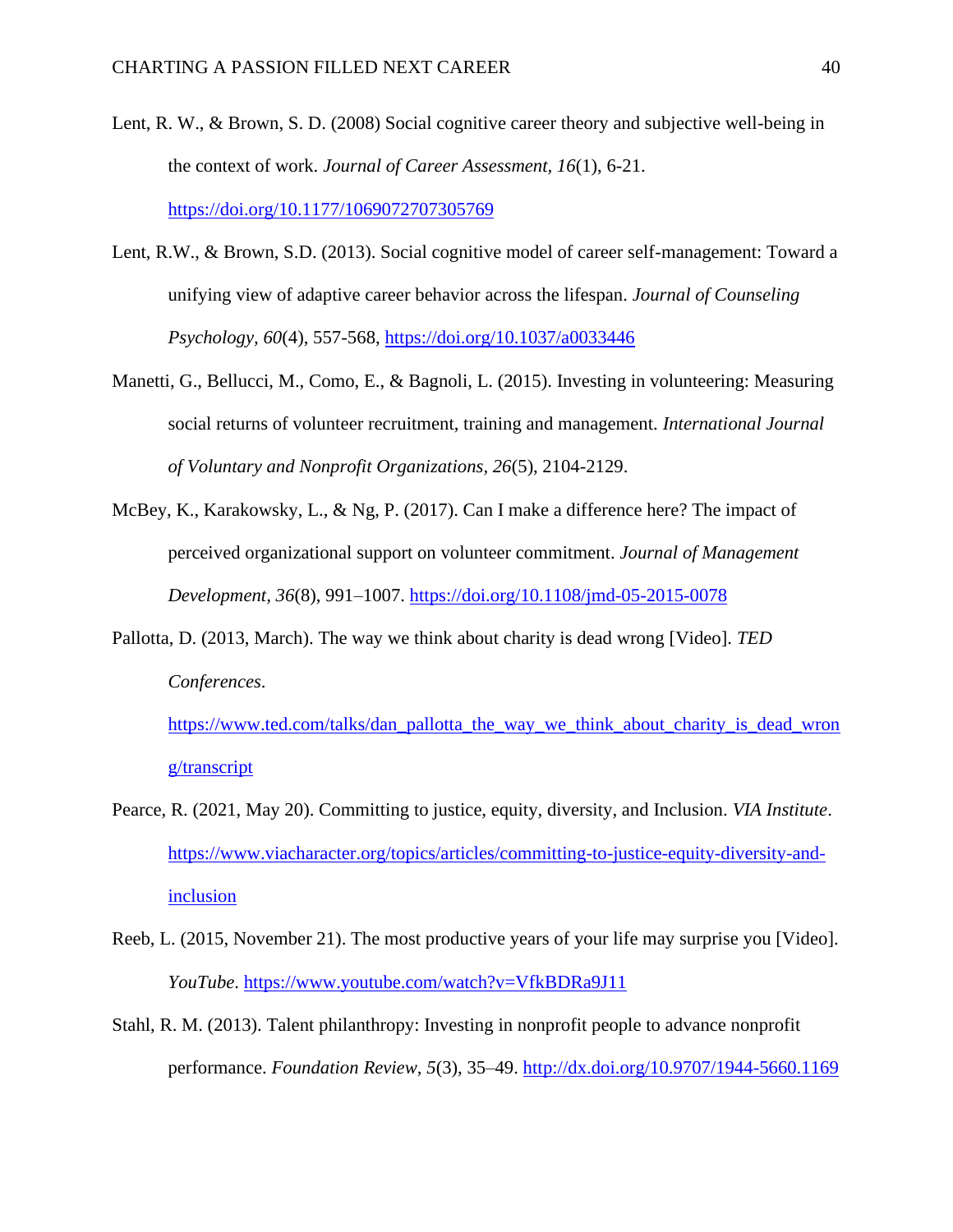The VIA Institute on Character (2021). The 24-character strengths.

<https://www.viacharacter.org/character-strengths>

Waggenspack, D. (2020, January 27). Redefining retirement [Video]. *YouTube*.

<https://www.youtube.com/watch?v=j5F29F1ev8w>

Worth, M.J. (2021). *Nonprofit management: Principles and practice* (6th edition). Sage Publications.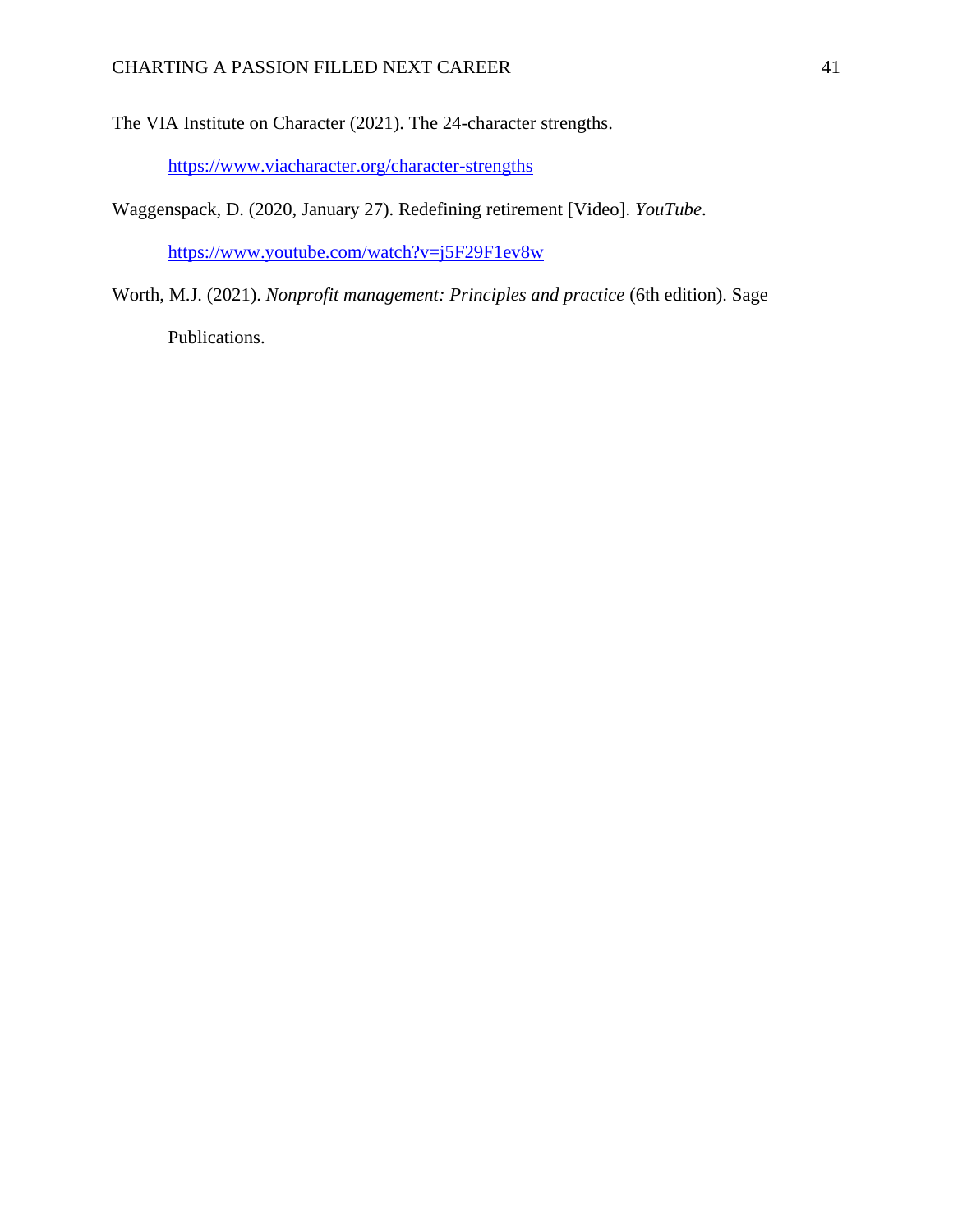## **Appendix A: Online Tool Pages**

<span id="page-42-0"></span>

#### Does the Social Sector Need you as a "Re-Imagined" Retiree?

#### The research is clear - they need you!

The Intersection of Social Action, Passion and Destination

- According to a poll by Princeton Survey Research Associates, half of Americans ages 50 to 70 want to find work that has social impact after their primary career ends.



Now that you have chosen a non profit Destination, armed with your talents and values, a detailed Roadmap will ensure a smooth journey. Uncovering the ways you can work battling social issues in your community requires some research, networking and a plan. The following websites, networking opportunities and tools will help sharpen your toolkit.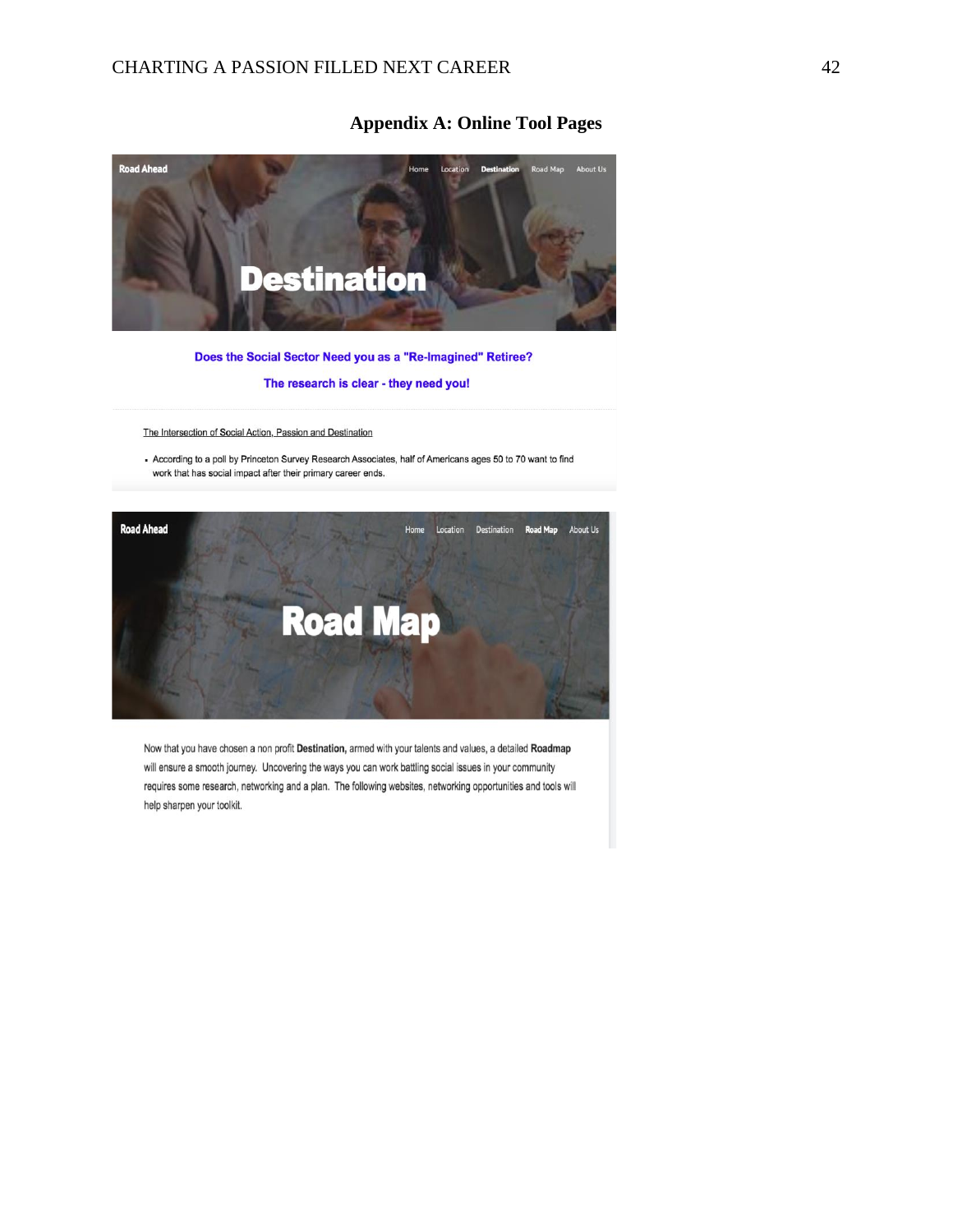## CHARTING A PASSION FILLED NEXT CAREER 43



People ages 45-75 are reimagining retirement. Life expectancy has been extended and mature adults are looking to transition to a next chapter where they can utilize their strengths and skills to make a difference in sccial issues. There is an opportunity to help this population assess their skills and talents and pair them with opportunities and causes they leel passionale about in their community and the world at large. This "reimagining retirement" is happening at the same time that nonprofits find it challenging to recruit and retain highly skilled individuals. The mature population may provide a unique opportunity for nonprofits to tap into a skilled labor force that has been largely ignored.





Finding your LOCATION involves assessing your skills, values and strengths. Pinpointing your location requires a clear sense of where you are now and how these transferrable skills can travel with you to the next destination.

Retirement presents a crossroads where you are traveling in a new direction armed with skills and information from your journey thus far. Regardless of your time out of the workforce, an opportunity to forge a new road